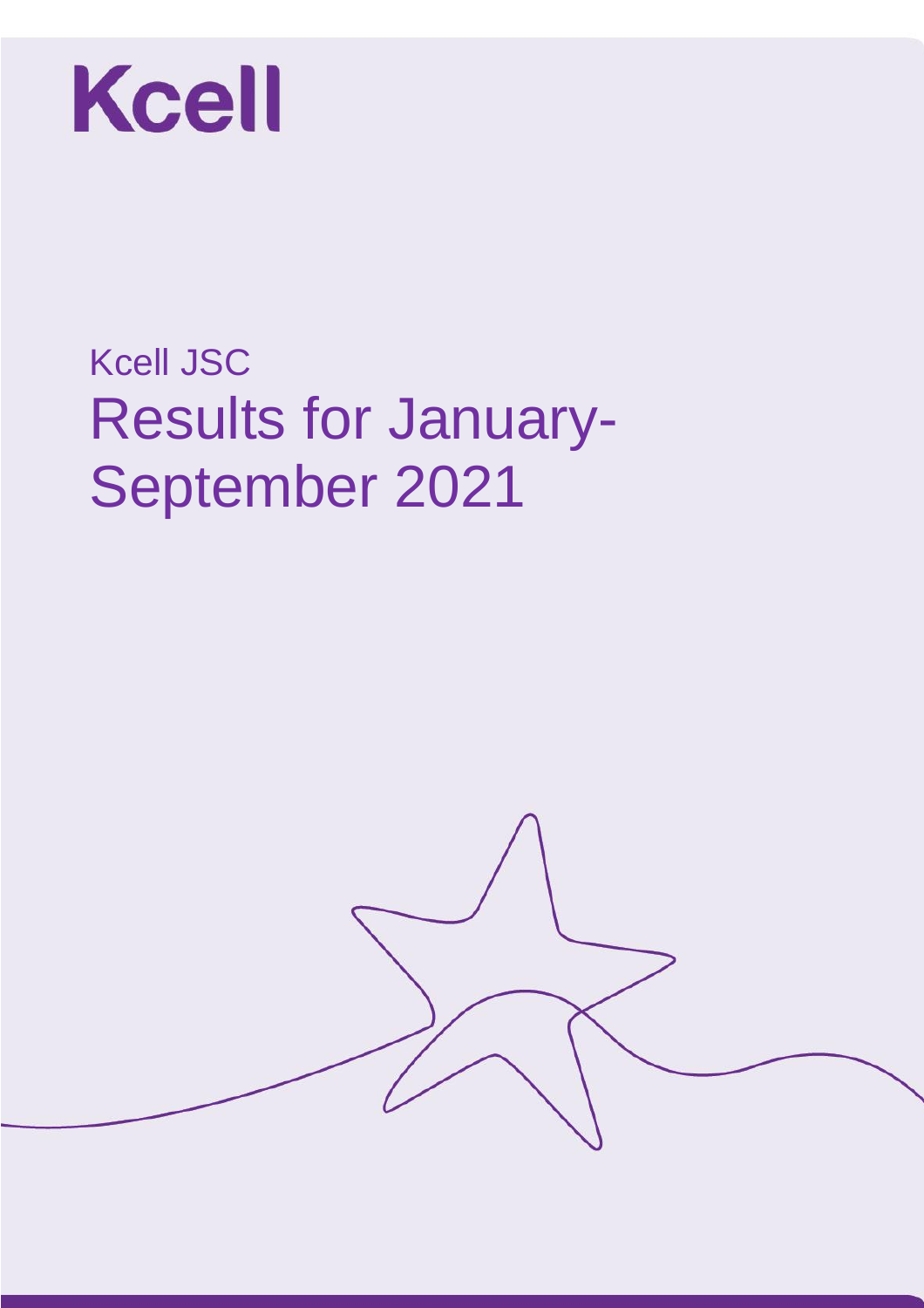### **Kcell JSC Results for January-September 2021**

**Almaty, October 29, 2021** – Kcell Joint Stock Company ("Kcell" or the "Company") (KASE, AIX: KCEL), one of the leading provider of mobile telecommunications services in Kazakhstan, announces its interim results for January-September 2021.

#### **Third quarter**

- Net sales increased by 7.3% to KZT 50 245 million (46 828). Service revenue increased by 12.8% to KZT 40 419 million (35 841).
- EBITDA, excluding non-recurring items, increased by 0.7% to KZT 20 658 million (20 509), with EBITDA margin of 41.1% (43.8).
- Operating income, excluding non-recurring items, increased by 2.1% to KZT 12 874 million (12 611).
- Net finance cost decreased by 35.3% to KZT 1 526 million (2 359).
- Net income increased by 2.2% to KZT 9 326 million (9 124).
- CAPEX-to-sales ratio  $-13.4\%$  (7.5).
- Free cash flow more than doubled and amounted to KZT 17 433 million (8 141).

#### **Nine months**

- Net sales increased by 11.9% to KZT 140 408 million (125 516). Service revenue increased by 11.1% to KZT 114 541 million (103 122).
- EBITDA, excluding non-recurring items, increased by 12.5% to KZT 59 463 million (52 878), with EBITDA margin of 42.4% (42.1).
- Operating income, excluding non-recurring items, increased by 23.2% to KZT 36 244 million (29 418).
- Net finance cost decreased by 20.4% to KZT 5 709 million (7 175).
- Net income increased by 41.3% to KZT 24 953 million (17 662).
- CAPEX-to-sales ratio  $-8.1\%$  (5.7).
- Free cash flow increased by 70.5% to KZT 39 047 million (22 905).
- Total subscriptions 7 957 thousand users (8 040).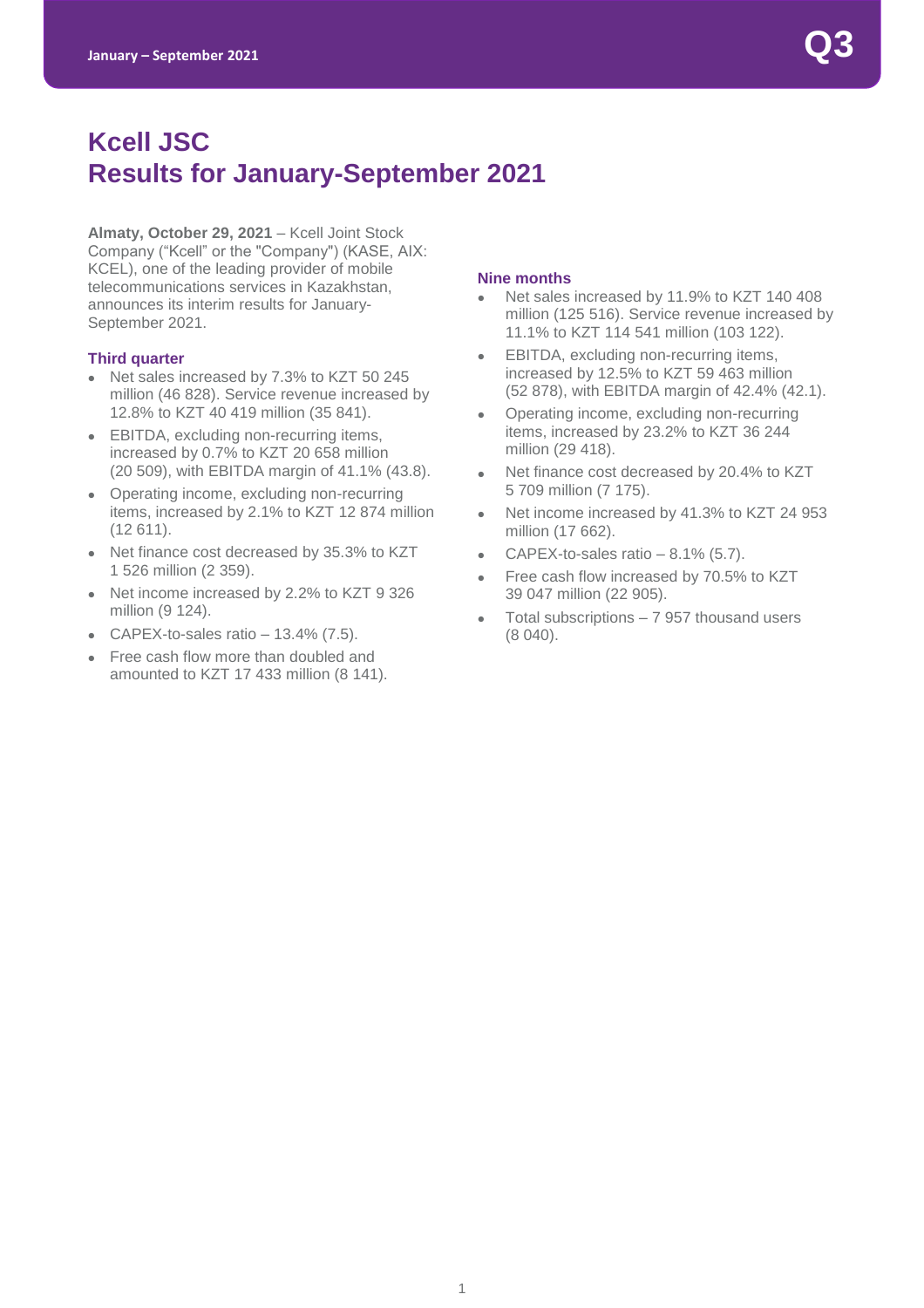## **Financial highlights**

| <b>KZT in millions, except key</b><br>ratios, per share data and<br>changes | Q3 2021 | Q3 2020 | $Chg(\%)$ | 9m 2021 | 9 <sub>m</sub> 2020 | Chg $(%)$ |
|-----------------------------------------------------------------------------|---------|---------|-----------|---------|---------------------|-----------|
| Net sales                                                                   | 50 245  | 46 828  | 7.3       | 140 408 | 125 516             | 11.9      |
| of which service revenue                                                    | 40 419  | 35 841  | 12.8      | 114 541 | 103 122             | 11.1      |
| <b>EBITDA excl. non-recurring items</b>                                     |         |         |           |         |                     |           |
|                                                                             | 20 658  | 20 509  | 0.7       | 59 4 63 | 52 878              | 12.5      |
| Margin (%)                                                                  | 41.1    | 43,8    |           | 42.4    | 42.1                |           |
| Operating income                                                            | 12 874  | 12 0 85 | 6.5       | 36 927  | 28 704              | 28.6      |
| Operating income excl.                                                      |         |         |           |         |                     |           |
| non-recurring items                                                         | 12 874  | 12 611  | 2.1       | 36 244  | 29 4 18             | 23.2      |
| Net income                                                                  | 9 3 2 6 | 9 1 2 4 | 2.2       | 24 953  | 17 662              | 41.3      |
| Earnings per share (KZT)                                                    | 46.6    | 45,6    | 2.2       | 124.8   | 88.3                | 41.3      |
| CAPEX-to-sales (%)                                                          |         |         |           |         |                     |           |
|                                                                             | 13.4    | 7,5     |           | 8.1     | 5.7                 |           |
| Free cash flow                                                              | 17 433  | 8 1 4 1 | 114.1     | 39 047  | 22 905              | 70.5      |

*In this report, comparative figures are provided in parentheses following the operational and financial results and refer to the same item in the third quarter or nine months of 2020, unless otherwise stated.*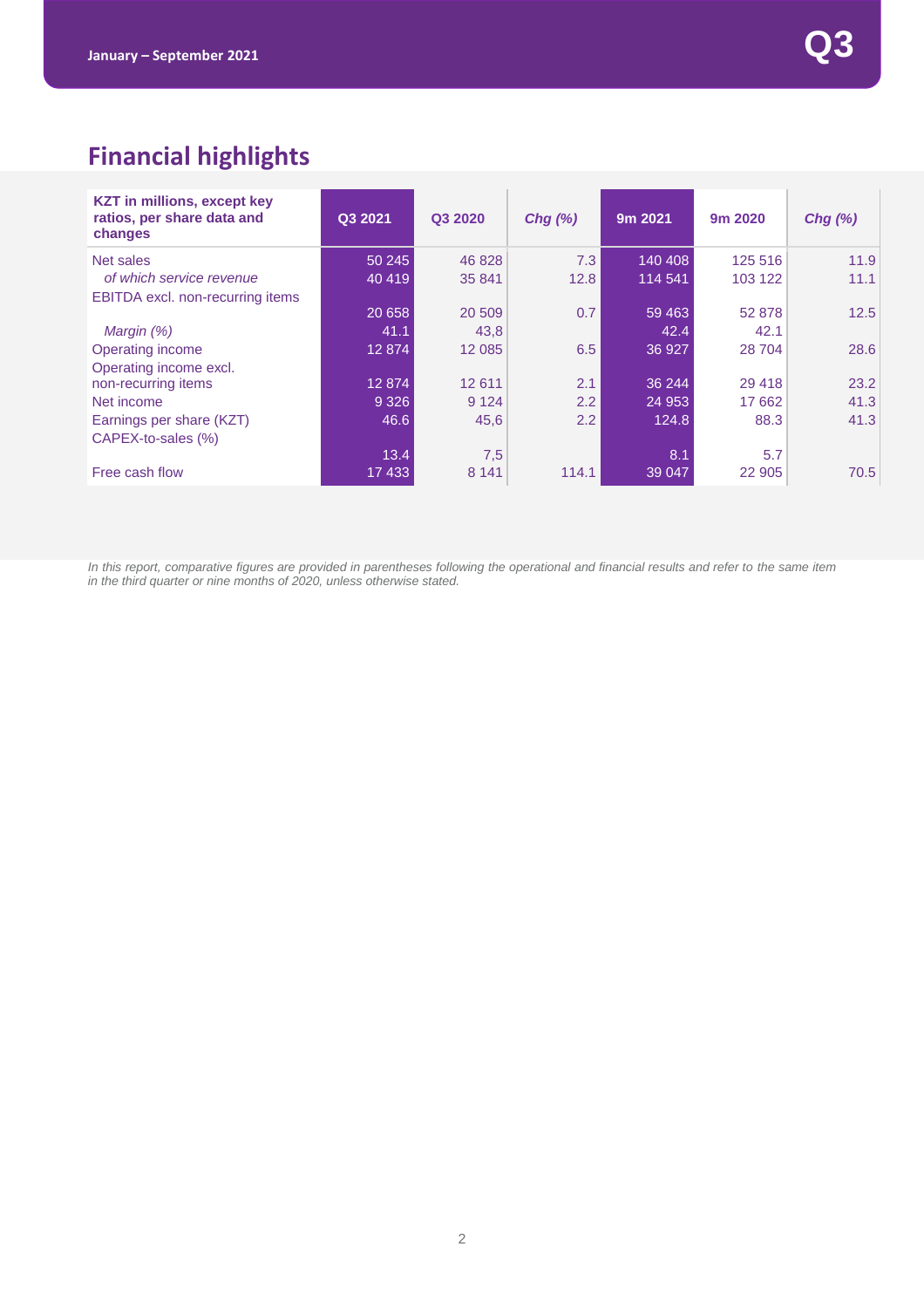# **Comments by Yuri Kharlamov, Chairman of the Management Board, CEO**

"I am pleased to announce that, for the first time in the history of Kcell, the level of revenue for the quarter reached 50 billion tenge. In the third quarter, we maintained a positive trend in the development of our operating and financial indicators. The total revenue grew by 7.3%, service revenue by 12.8%. These indicators form a solid foundation for strengthening our market position in future and achievement of the goals outlined in our five-year development strategy, which includes a three-year transformation program containing a new commercial strategy, optimization of processes and costs as well as building an agile organization.

Thanks to an intense focus on user needs and promotion through our main communication channels, we are seeing growth in the integration of package offerings. We have also started refreshing our subscriber base segmentation and developed a program to increase customer NPS and new marketing campaigns.

The revenue from mobile financial services (MFS) grew by 53% vs. Q3 2020, with the main growth drivers being entertainment, loyalty bonus program and payments on Google Play. More and more customers are now opting for the bundled tariffs offering OTT and value added services. In the third quarter, we launched an attractive line of the OGO Finance products: OGO Bonus, OGO Card and OGO Deposit. The new financial product has been designed to improve the quality of our services and create more value for our customers.

We strive to become more than just a telecom operator for our customers. Today we are leading the market in terms of device sales, but this is not the limit! We have started selling contract phones not only to the Kcell subscribers, but to everyone as well.

Such an approach will enable us to acquire new customers, reach a higher level of profitability as well as increase ARPU, which now stands at 12.3%.

The customer churn rate went down due to the customer base quality improvement measures we have taken in recent years. In addition, contract sales have a positive effect on the LTV (lifetime value) of our customer base.



In B2B segment, we continue to implement bold infrastructure projects: Kcell became the first mobile operator in the country to build a private LTE network. The data obtained showed that we are moving in the right direction – our customers have appreciated the advantages of the LTE technology. Today, as part of the NWF Samruk-Kazyna group, our company is involved in a number of joint projects on private LTE networks and telemetry in the energy sector.

In the third quarter, free cash flow increased by 114.1%, which creates tremendous opportunities in attracting investment in the improvement of infrastructure and technological sophistication.

One of the most remarkable events for the company was the successful completion of a challenging task - 5G network testing. The network is now fully ready for operation, and we will soon start deployment of the fifth generation network to provide 5G coverage in the entire city of Turkestan. This is a truly unprecedented event for Kazakhstan, especially given the fact that the number of customers using 5G devices is constantly increasing.

At the end of September, Kazakhtelecom JSC announced the sale of 24% of shares of Kcell JSC on the Kazakhstan Stock Exchange KASE, 14.87% of which were acquired by Pioneer Technologies S.A.R.L. and 9.08% of the shares were acquired by First Heartland Jusan Bank JSC.

Kcell remains committed to maintaining high standards of corporate governance and best practices in all areas of its activity. We will continue to delivering strong financial and operational results for the benefit of our customers and shareholders."

#### **Almaty**

October 29, 2021

**квартал**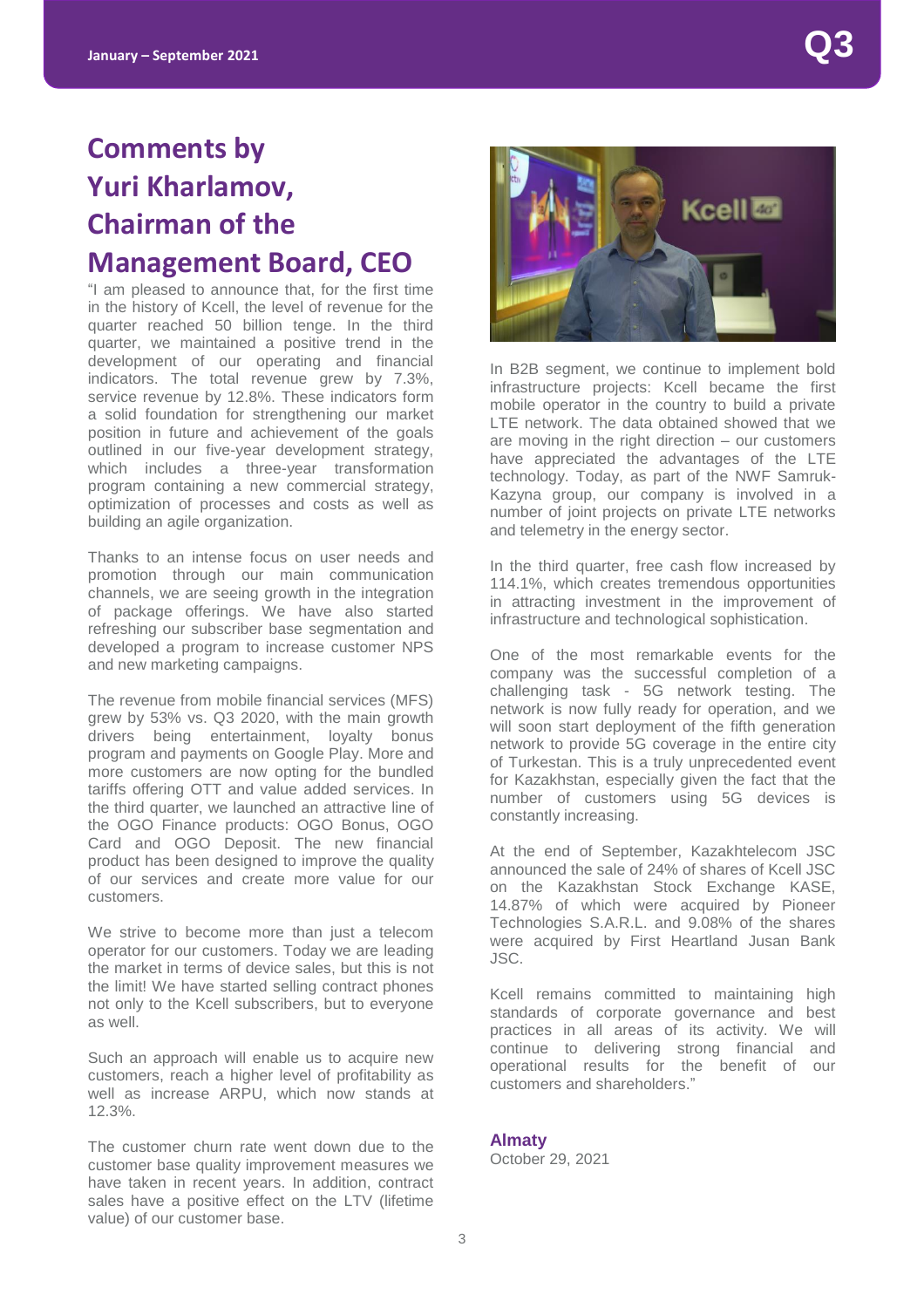### Conference call

Kcell together with Kazakhstan Stock Exchange JSC will host a video conference call for investors and analysts on October 29, 2021 at 15:00 Almaty time. The conference will be held in Russian.

To participate in the event, you must send information (last name, first name and patronymic, organization name, position, e-mail address, questions of interest) to [customers@kase.kz.](mailto:customers@kase.kz)

All registered participants will be sent a link (invitation) to an online meeting in ZOOM.

A presentation will be available on the Company website shortly before the conference call at http[s://investors.kcell.kz](http://www.investors.kcell.kz./en)

### **Enquiries:**

**Kcell Investor Relations** Irina Shol +7 727 2582755

ext. 1002 [Investor\\_relations@kcell.kz](mailto:Investor_relations@kcell.kz)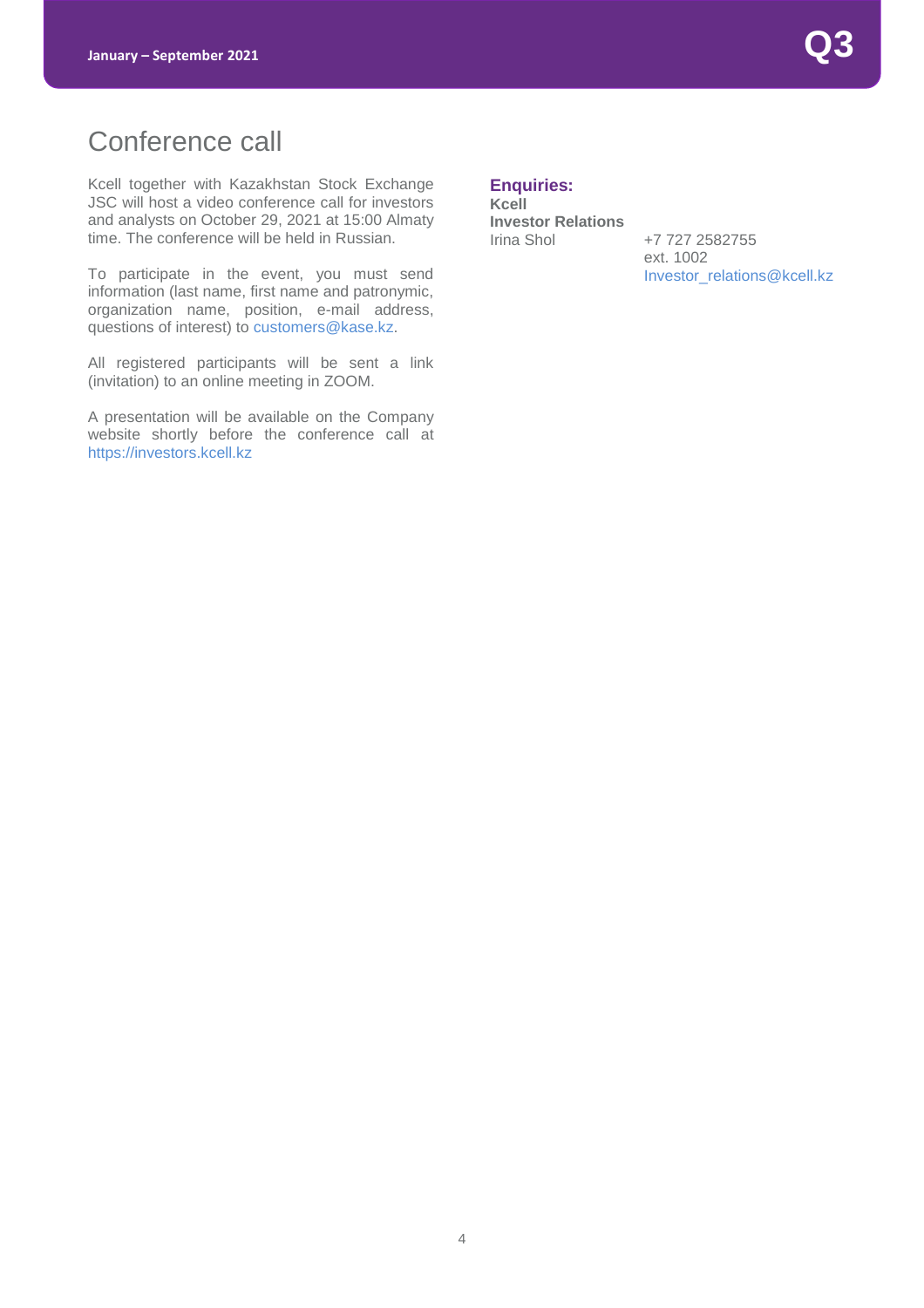### **Review of the 3rd quarter of 2021**

### **Net sales**

Net sales increased by 7.3% to KZT 50 245 million (46 828).

Service revenue increased by 12.8% to KZT 40 419 million (35 841).

### **Voice and other services**

Revenue from voice and other services increased by 10.6% to KZT 20 396 million (18 448).

### **Data service revenue**

Data revenue increased by 14.3% to KZT 17 416 million (15 239). Data traffic grew by 38.8% to 154 PB (111.0).

#### **Value-added service revenue**

Revenue from value-added services increased by 21.0% to KZT 2 606 million (2 153).

#### **Handset sales**

Handset sales decreased to KZT 9 827 million (10 987).

| <b>KZT</b> in millions, except percentages | Q3 2021 | % of total | Q3 2020 | % of total |
|--------------------------------------------|---------|------------|---------|------------|
| Voice and other services                   | 20 39 6 | 40.6       | 18 448  | 39.4       |
| Data services                              | 17416   | 34.7       | 15 239  | 32.5       |
| Value added services                       | 2 606   | 5.2        | 2 1 5 3 | 4.6        |
| Handset sales                              | 9827    | 19.6       | 10 987  | 23.5       |
| <b>Total revenues</b>                      | 50 245  | 100.0      | 46 828  | 100.0      |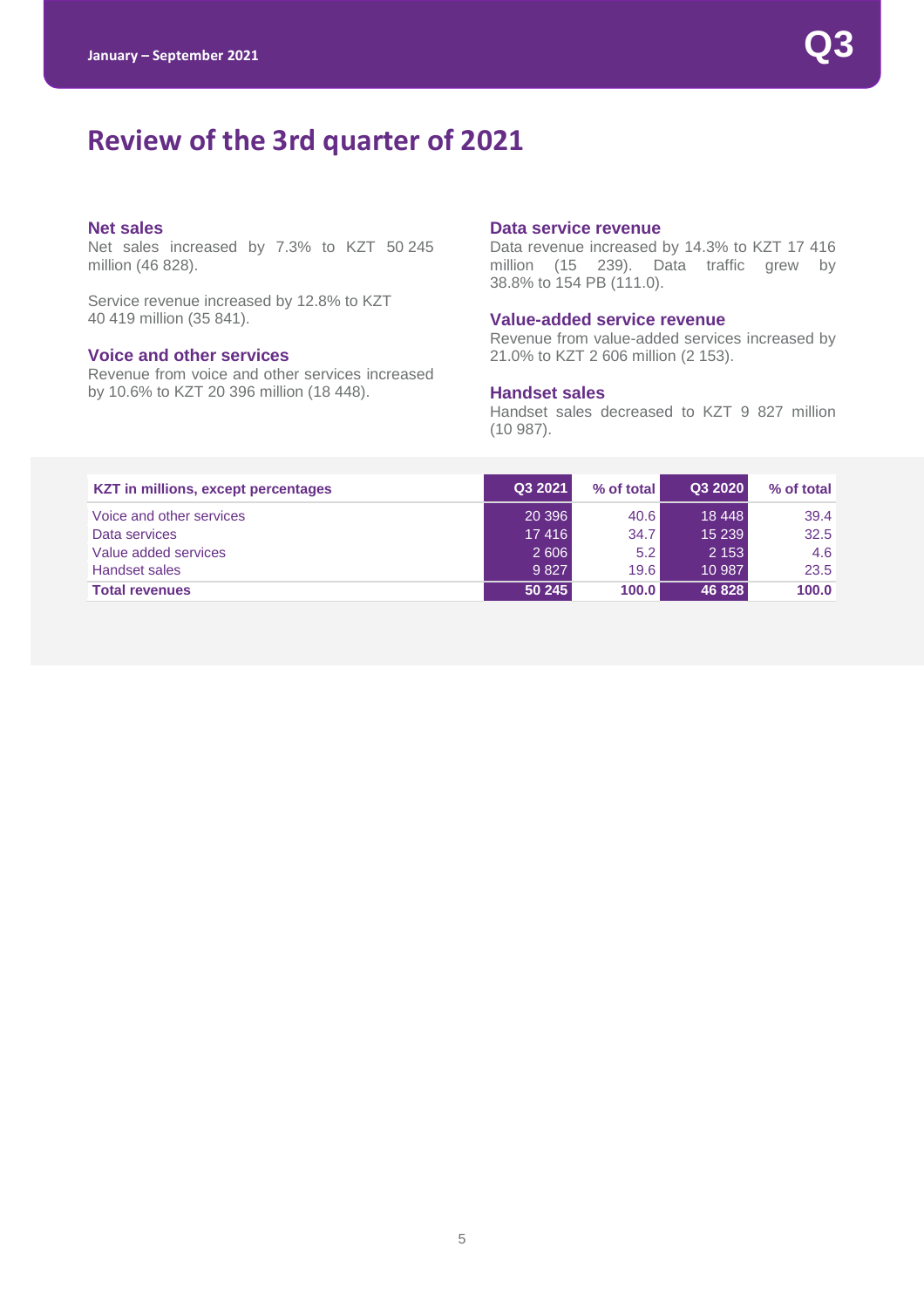### **Expenses**

**Cost of sales** grew by 6.6% to KZT 32 681 million (30 664), largely due to increased payroll expenses, telephone traffic transmission and network sharing costs.

**Selling and marketing expenses** doubled to KZT 749 million (356), largely due to increased advertising and marketing costs.

**General and administrative expenses** grew by 50.6% to KZT 3 690 million (2 451), largely due to expenses on consulting services related to the development of commercial strategy and transformation programme.

### **Earnings, financial position and cash flow**

**EBITDA**, excluding non-recurring items, increased by 0.7% to KZT 20 658 million (20 509), with EBITDA margin of 41.1% (43.8).

**Net finance cost** decreased by 35.3% to KZT 1 526 million (2 359).

**Income tax expense** increased by 22.5% to KZT 1 987 million (1 622).

**Net income** increased by 2.2% to KZT 9 326 million (9 124).

**CAPEX** increased to KZT 6 737 million (3 522), and CAPEX-to-sales ratio was 13.4% (7.5).

**Free cash flow** more than doubled and amounted to KZT 17 433 million (8 141).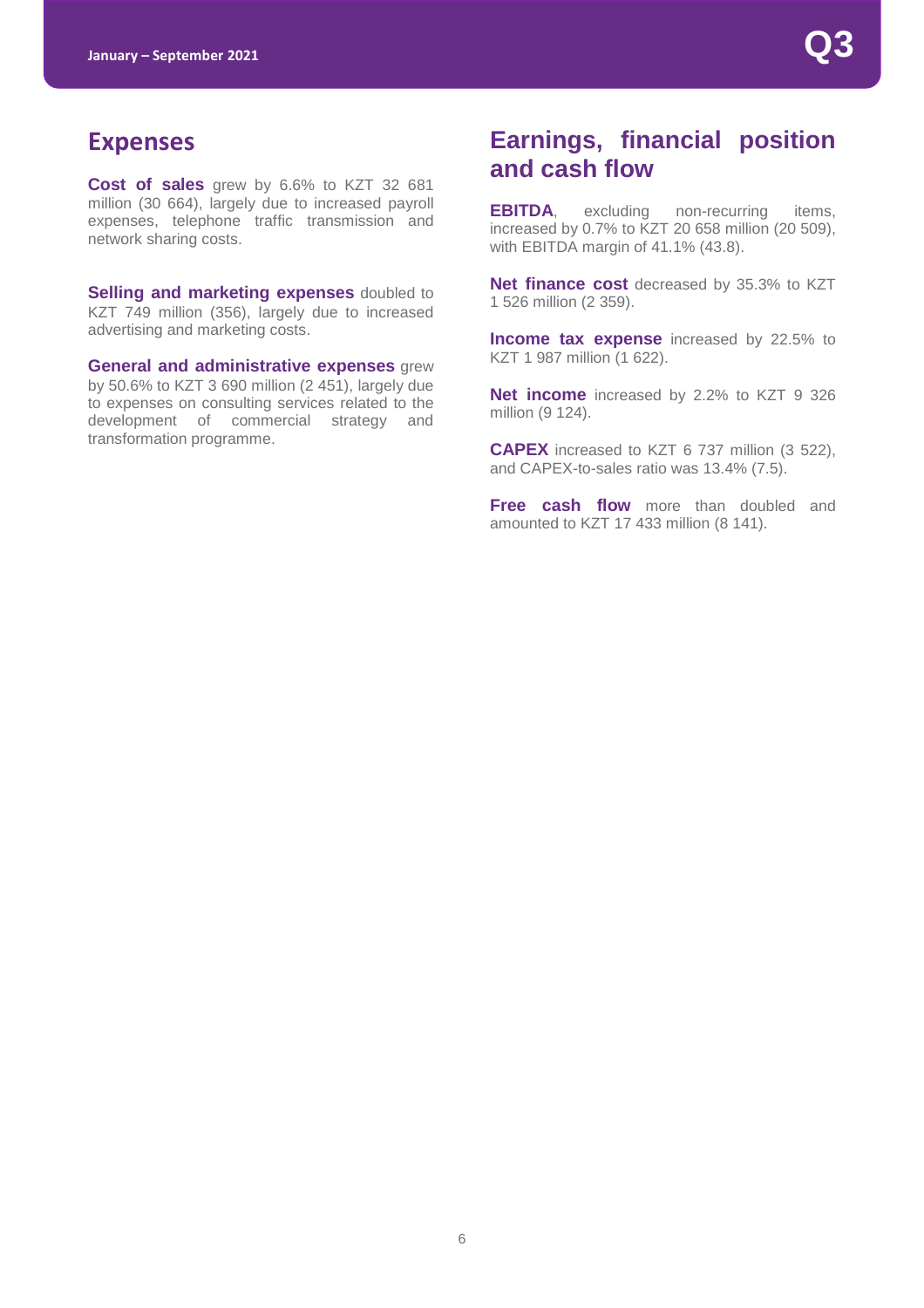# **Review of nine months of 2021**

### **Net sales**

Net sales were 11.9% higher and amounted to KZT 140 408 million (125 516).

Service revenue increased by 11.1% to KZT 114 541 million (103 122).

#### **Voice and other services**

Revenue from voice and other services increased by 5.3% to KZT 57 766 million (54 835).

### **Data service revenue**

Data revenue increased by 16.6% to KZT 49 850 million (42 759). Data traffic grew by 44.4% to 456 PB (315.5).

### **Value-added service revenue**

Revenue from value-added services increased by 25.3% to KZT 6 926 million (5 528).

#### **Handset sales**

Handset sales increased by 15.5% to KZT 25 867 million (22 394).

| <b>KZT</b> in millions, except percentages | 9m 2021 | % of total | 9m 2020 | % of total |
|--------------------------------------------|---------|------------|---------|------------|
| Voice and other services                   | 57 766  | 41.1       | 54 835  | 43.7       |
| Data services                              | 49 850  | 35.5       | 42 759  | 34.1       |
| Value added services                       | 6926    | 4.9        | 5 5 2 8 | 4.4        |
| Handset sales                              | 25 867  | 18.4       | 22 3 94 | 17.8       |
| <b>Total revenues</b>                      | 140 408 | 100.0      | 125 516 | 100.0      |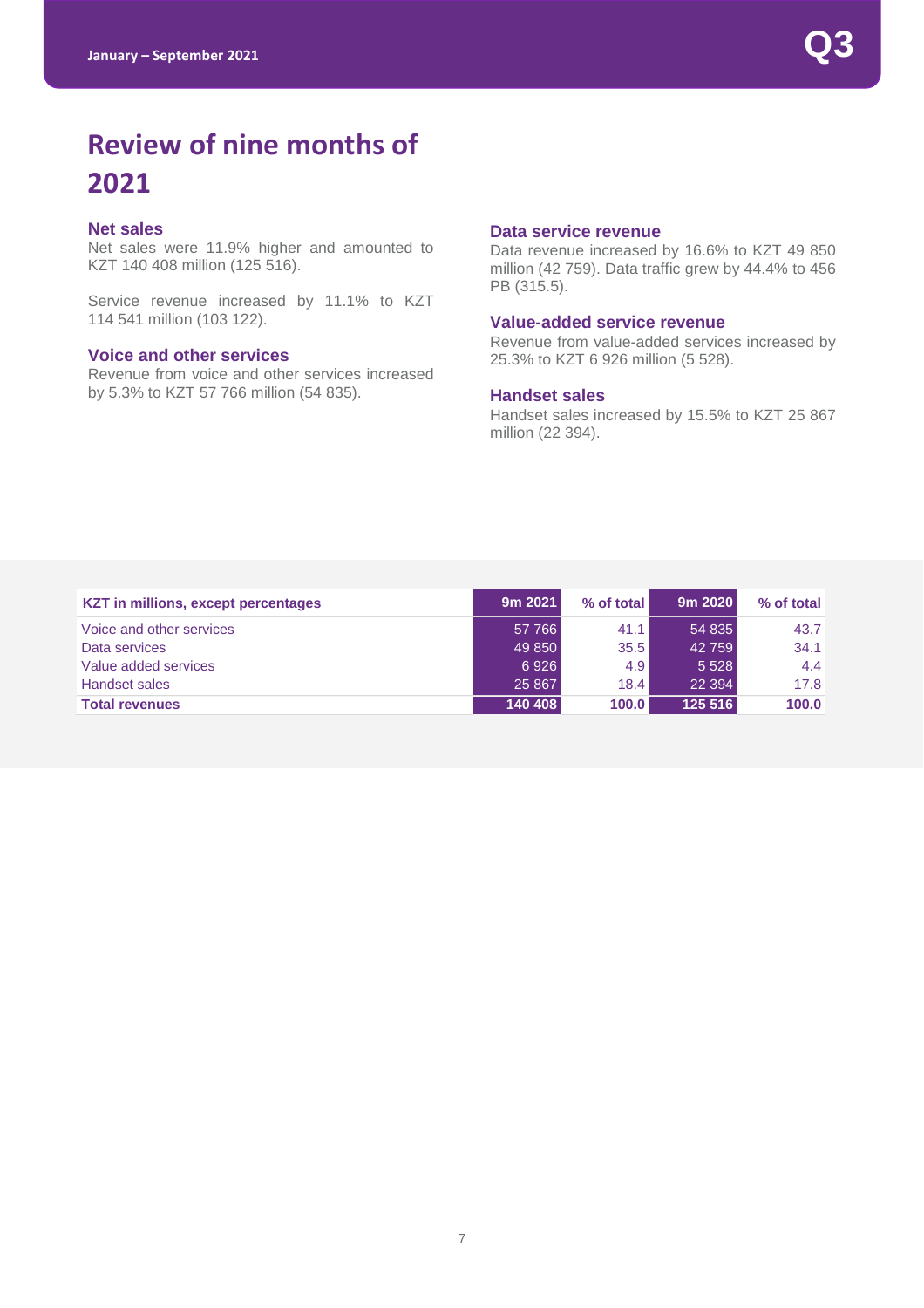### **Expenses**

**Cost of sales** grew by 7.1% to KZT 91 860 million (85 749) largely due to increased handset sales and network sharing costs.

**Selling and marketing expenses** grew by 8.8% to KZT 1 542 million (1 418), largely due to increased advertising and marketing costs.

**General and administrative expenses** increased by 48.7% to KZT 10 619 million (7 141), largely due to expenses on consulting services related to the development of commercial strategy and transformation programme as well as delisting expenses.

### **Earnings, financial position and cash flow**

**EBITDA**, excluding non-recurring items, increased by 12.5% to KZT 59 463 million (52 878), with EBITDA margin of 42.4% (42.1).

**Net finance cost** decreased by 20.4% to KZT 5 709 million (7 175).

**Income tax expense** increased by 16.7% to KZT 6 556 million (5 616).

**Net income** increased by 41.3% to KZT 24 953 million (17 662). Earnings per share were KZT 124.8 tenge (88.3).

**CAPEX** increased to KZT 11 423 million (7 191) and the CAPEX-to-sales ratio was 8.1% (5.7).

**Free cash flow** grew by 70.5% to KZT 39 047 million (22 905).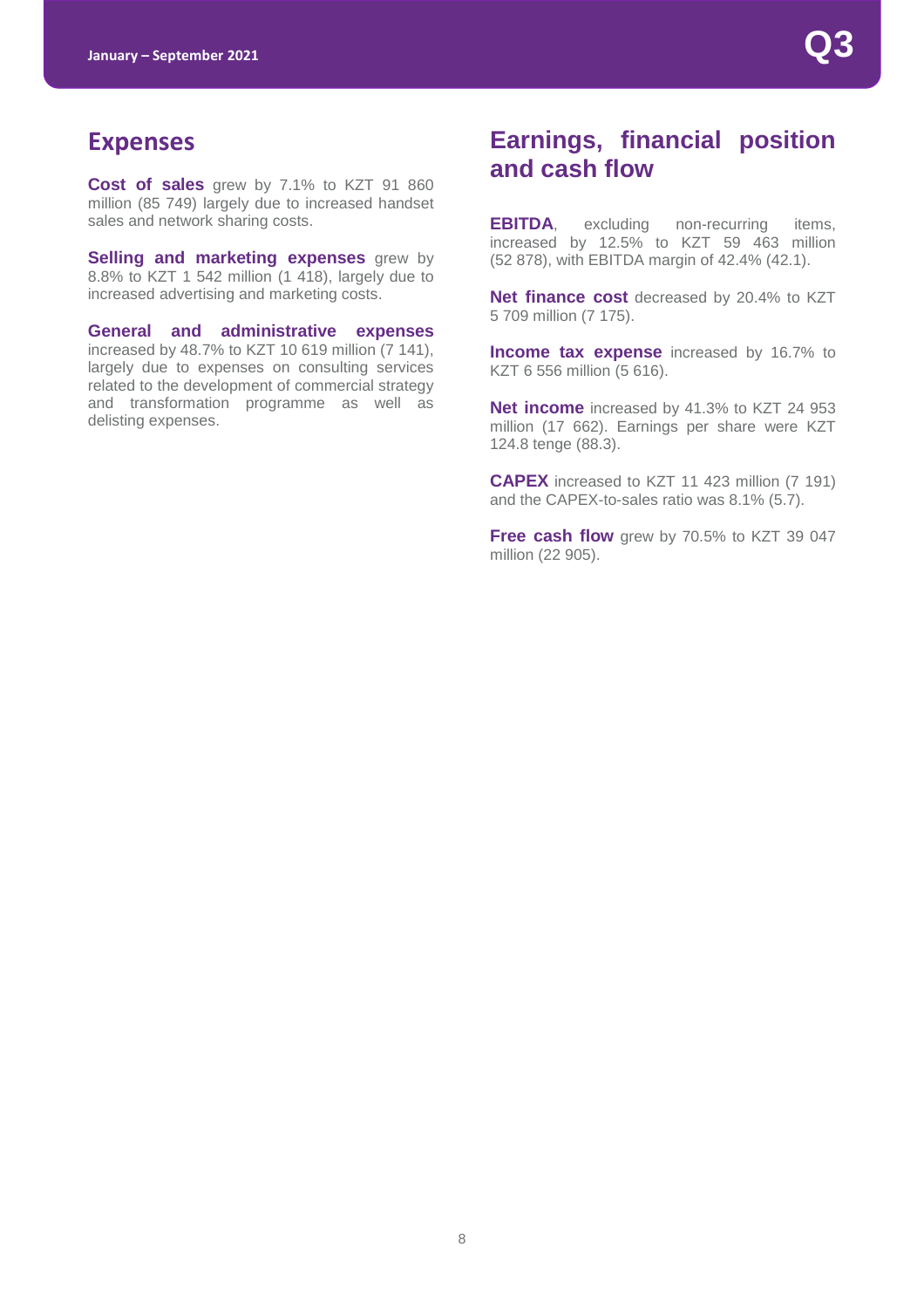## **Key milestones, January - September 2021**

### **January**

- On 6 January 2021, the Company received a loan from Alfa-Bank in the amount of KZT 12 billion with an interest rate of 10.7 percent per annum and a three-year maturity (before 5 January 2024).
- On 8 January 2021, the Company partially repaid the loan received from the Eurasian Development Bank in the amount of KZT 12 billion.
- On 26 January 2021, the Company made a principal and coupon payment on bonds (ISIN KZ2C00004208). On the record date of 15 January 2021, 21,754 thousand bonds with a face value of KZT 1,000 each were placed with a coupon rate of 11.5 percent. The total amount of the principal payment amounted to KZT 21,754 million. The total amount of the coupon payment amounted to KZT 1,251 million. The payment was made in accordance with the terms and conditions of the Company's Prospectus for the Bond Issue Programme.

### **February**

- At the meeting of the Board of Directors held on 6 February 2021, Yuri Kharlamov was appointed the Company's CEO with immediate effect.
- On 26 February 2021, the Company had its Extraordinary General Meeting of Shareholders (EGM).

The EGM agenda included the following:

1. Election of members of the Company's Board of Directors.

EGM unanimously adopted the following decisions:

1.1 To elect Serik Saudabayev, representative of shareholder Kazakhtelecom JSC, to the existing Kcell JSC Board of Directors.

1.1.1 To set the term of office for Serik Saudabayev, representative of shareholder Kazakhtelecom JSC, effective the date of election and until expiration of the term of office of the current composition of Kcell JSC Board of Directors set forth by the Extraordinary General Meeting of Shareholders on 25 January 2019 (Minutes#12).

1.2 To elect Timur Khudaiberdiyev, representative of shareholder Kazakhtelecom JSC, to the existing Kcell JSC Board of

Directors.

1.2.1 To set the term of office for Timur Khudaiberdiyev, representative of shareholder Kazakhtelecom JSC, effective the date of election and until expiration of the term of office of the current composition of Kcell JSC Board of Directors set forth by the Extraordinary General Meeting of Shareholders on 25 January 2019 (Minutes#12).

The Company's Board of Directors consisting of the following members:

- o Alexey Buyanov (Independent Director, Chairman);
- o Rashit Makhat (Independent Director);
- o Dinara Inkarbekova (Independent Director);
- o Vladimir Popov (Independent Director);
- o Jere Calmes (Independent Director);
- o Kuanyshbek Yessekeyev (representative of shareholder Kazakhtelecom JSC);
- o Timur Turlov (representative of shareholder Freedom Finance JSC);
- o Serik Saudabayev (representative of shareholder Kazakhtelecom JSC);
- o Timur Khudaiberdiyev (representative of shareholder Kazakhtelecom JSC).

### **April**

- On 1 April 2021, the Company notified that an additional agreement has been concluded with Subsidiary JSC VTB Bank (Kazakhstan) to increase the amount of the existing credit line from KZT 6 billion to KZT 7 billion, with a credit line maturity on 15 October 2023 and an interest rate of 10.7 percent per annum.
- On 9 April 2021, the EGM of the Company was held. The EGM agenda included the following:
	- 1. On approval of termination of the GDR programme, delisting of securities and termination of the Deposit Agreement.

EGM adopted the following decisions by a majority of votes: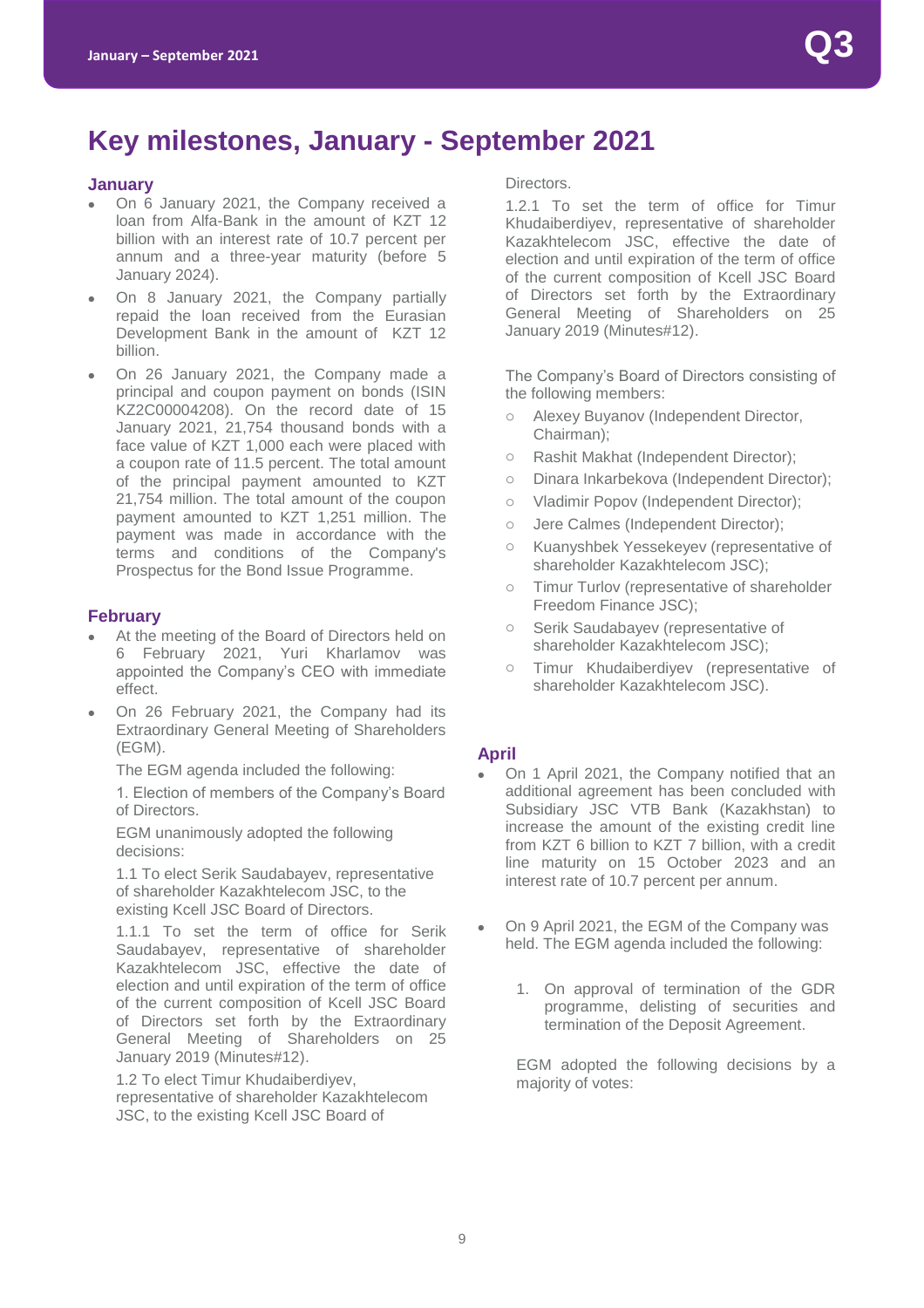### 1. To approve:

1) termination of the GDR programme of Kcell JSC for the purpose of removing GDRs from the Official List of the Financial Conduct Authority of the United Kingdom and delisting from the LSE and the AIX;

2) voluntary delisting of Kcell's GDRs from the LSE and AIX;

3) termination of the Deposit Agreement between Kcell JSC and Deutsche Bank Trust Company Americas on global depositary receipts for ordinary shares of Kcell Joint Stock Company dated 23 October 2012, including amendment thereto dated 17 December 2017 (Deposit Agreement).

2. To instruct Kcell JSC Board of Directors duly adopt the necessary decisions concerning termination of the Deposit Agreement, completion of the procedures for delisting of Kcell's GDRs from the London Stock Exchange (LSE) and the Astana International Financial Center (AIX), interaction between Kcell JSC and GDR holders as part of the termination of the GDR programme, including in relation to the exchange of GDRs for shares of Kcell JSC and (or) repurchase of shares, at the request of Kcell JSC shareholders in connection with this decision, on the grounds and in the manner prescribed by the legislation of the Republic of Kazakhstan and Kcell JSC Charter.

The Company's ordinary shares will remain listed on the KASE and AIX following the cancellation of the listing of the GDRs on the Official List and from trading on the LSE and the cancellation of the listing and trading of the GDRs on the AIX.

- On 9 April 2021, the Company's Board of Directors approved the following:
	- 1. Acceptance of the termination of the employment agreement of Sergey Yeltsov, member of the Management Board, Chief Legal Officer of Kcell JSC, effective from 16 April 2021 at the

initiative of the employee.

- 2. Election of Sevil Gassanova as a member of the Management Board, Chief Legal Officer of Kcell JSC.
- 3. Election of Maria Averchenko as a member of the Management Board, Chief Commercial Director of Kcell JSC.
- 4. Election of Alexey Bobrov as a member of the Management Board, Chief Financial Officer of Kcell JSC.

The new composition of the Management Board of Kcell JSC:

- o Yuri Kharlamov Chairman of the Management Board, Chief Executive Officer;
- o Askar Yesserkegenov member of the Management Board, Chief Technical Officer;
- Sevil Gassanova member of the Management Board, Chief Legal Officer;
- o Maria Averchenko member of the Management Board, Chief Commercial Officer;
- o Alexey Bobrov member of the Management Board, Chief Financial Officer.
- On April 13, 2021, the Company:
	- 1. entered into a deed of variation changing the notice period for the termination of the deposit agreement between Deutsche Bank Trust Company Americas (acting as depositary of the GDR (Depositary) and the Company dated 23 October 2012, as previously amended (Deposit Agreement) from 90 days' to 60 days' notice;
	- 2. gave notice to the Depositary of the termination of the Deposit Agreement.

The ordinary shares of the Company will continue to be listed on the KASE and AIX following the termination of the Deposit Agreement and the GDR programme.

If any GDRs remain outstanding after the Termination Date, as would be indicated in the notice by the Depositary, they will automatically convert into ordinary shares in the Company. The Depositary will sell such ordinary shares and distribute the net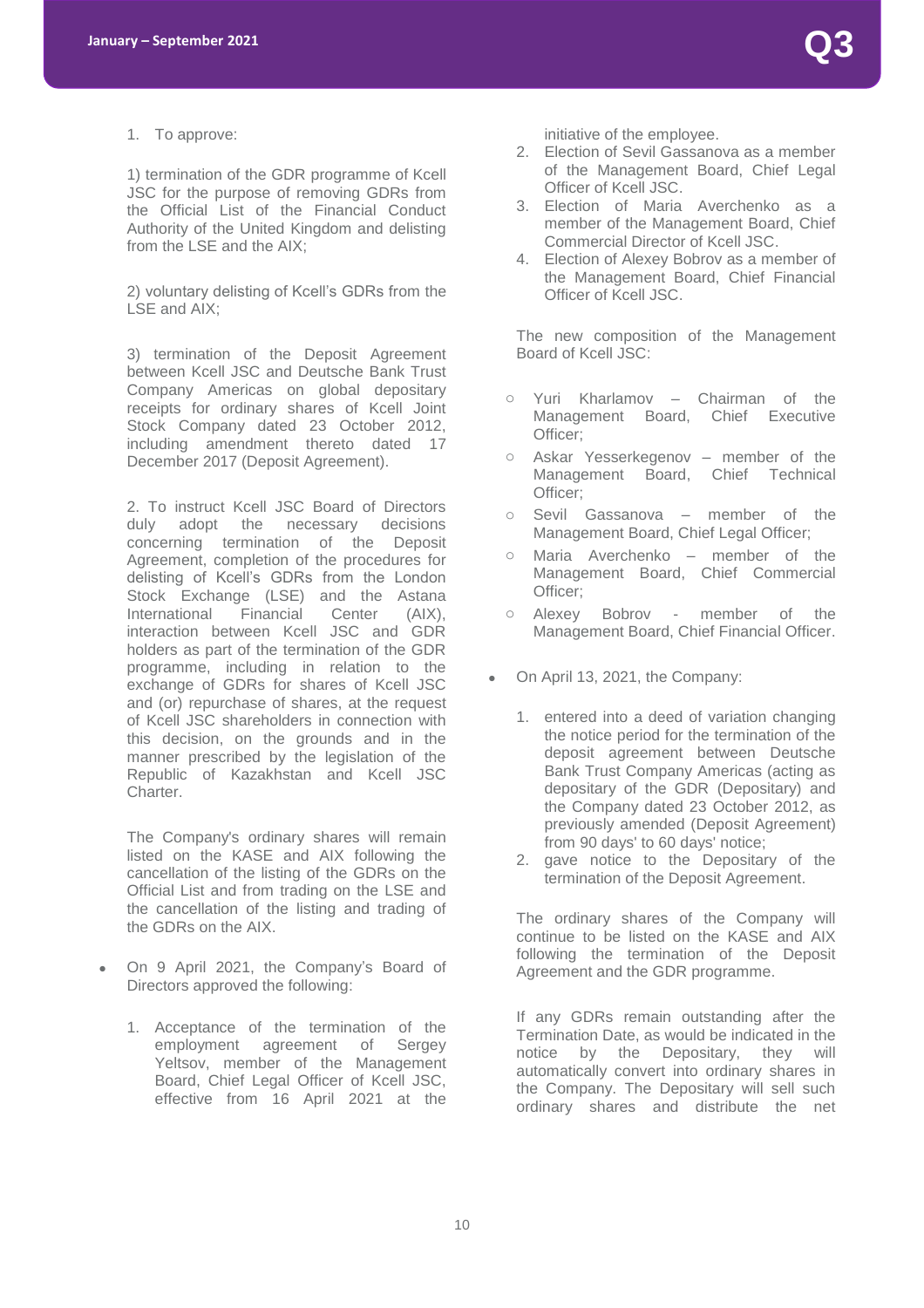proceeds of such sale to those relevant former GDR holders who have not chosen to receive the ordinary shares underlying their GDRs prior to the Termination Date.

As a gesture of goodwill, the Company has reimbursed the GDR holders for the cost of the Depositary's commission for conversion.

 On April 13, 2021, the Company signed an agreement with Nexign JSC (part of ICS Holding), a leading Business Support System (BSS) and Internet of Things (IoT) solutions provider, for the provision of the Nexign Converged BSS billing platform

The agreement is aimed at introducing a converged digital billing platform and transitioning to a unified billing system for servicing Kcell subscribers, including real time billing. The digital billing platform is a consolidated solution that supports the main business processes such as charging, billing, sales and services, as well as customer management.

The introduction of the digital billing platform in cooperation with Nexign will allow Kcell to optimise operational costs associated with operating multiple billing systems, accelerate time-to-market for Company's products, as well as provide opportunities for monetising<br>new products and services. The new products and services. The modernisation and consolidation of systems will also help expand the self-service capabilities by 20-30 percent, which will, in turn, reduce the load on contact centres and customer service offices.

 On April 15, 2021, the Board of Directors recommended the Annual General Meeting of Shareholders (AGM) to approve an annual dividend payment based on the 2020 results in the amount of KZT 17,578 million, representing 100 percent of the consolidated net income, or KZT 87.89 per ordinary share or GDR

### **May**

 On May 20, 2021, the Company notified of entering into an additional agreement with SB Alfa Bank JSC to increase the amount of the

existing credit line from KZT 14 billion to KZT 21 billion with the interest rate of 10.7% per annum, for a period until 19 May 2026, with a loan availability period until 19 May 2025.

- On May 24, 2021, the Annual General Meeting of Kcells JSC (AGM) took place. The AGM has unanimously adopted the following decisions:
- To approve Kcell JSC IFRS Separate and Consolidated Financial Statements for the year ended 31 December 2020.
- To approve the following order for the distribution of Kcell net income for 2020:
	- o To distribute KZT 17,578 million, representing 100 percent of the consolidated net income, as dividends for 2020.
	- o To approve the size of the 2020 dividend in the amount of KZT 87.89 per ordinary share or global depository receipt (GDR) .
	- o To set the record date for shareholders entitled to receive the dividends - the first business day from the date of the Annual General Meeting of Shareholders at 00:00 AM Almaty time.
	- o To set the date to start payment of dividends on ordinary shares and GDRs for 2020 on the first business day from the record date of shareholders entitled to receive the dividend and during the next thirty calendar days. To approve the order dividend payment: one-time payment.
	- o To approve the payment form of dividends on ordinary shares through the paying agent - Central Securities Depository JSC, and on global depositary receipts of Kcell JSC - directly by the Company, by noncash payment to bank account.
- To approve the Kcell JSC Corporate Governance Code in the new edition. To deem void Kcell JSC Corporate Governance Code dated 15 January 2020.
- On May 26, 2021, the Company notified of entering into an additional agreement with the Eurasian Development Bank to reduce the interest rate from 11.5% per annum to 11.19% per annum, with the period of the loan availability until 31 December 2021.
- On May 31, 2021, the Company paid the annual dividend in the amount of KZT 17,578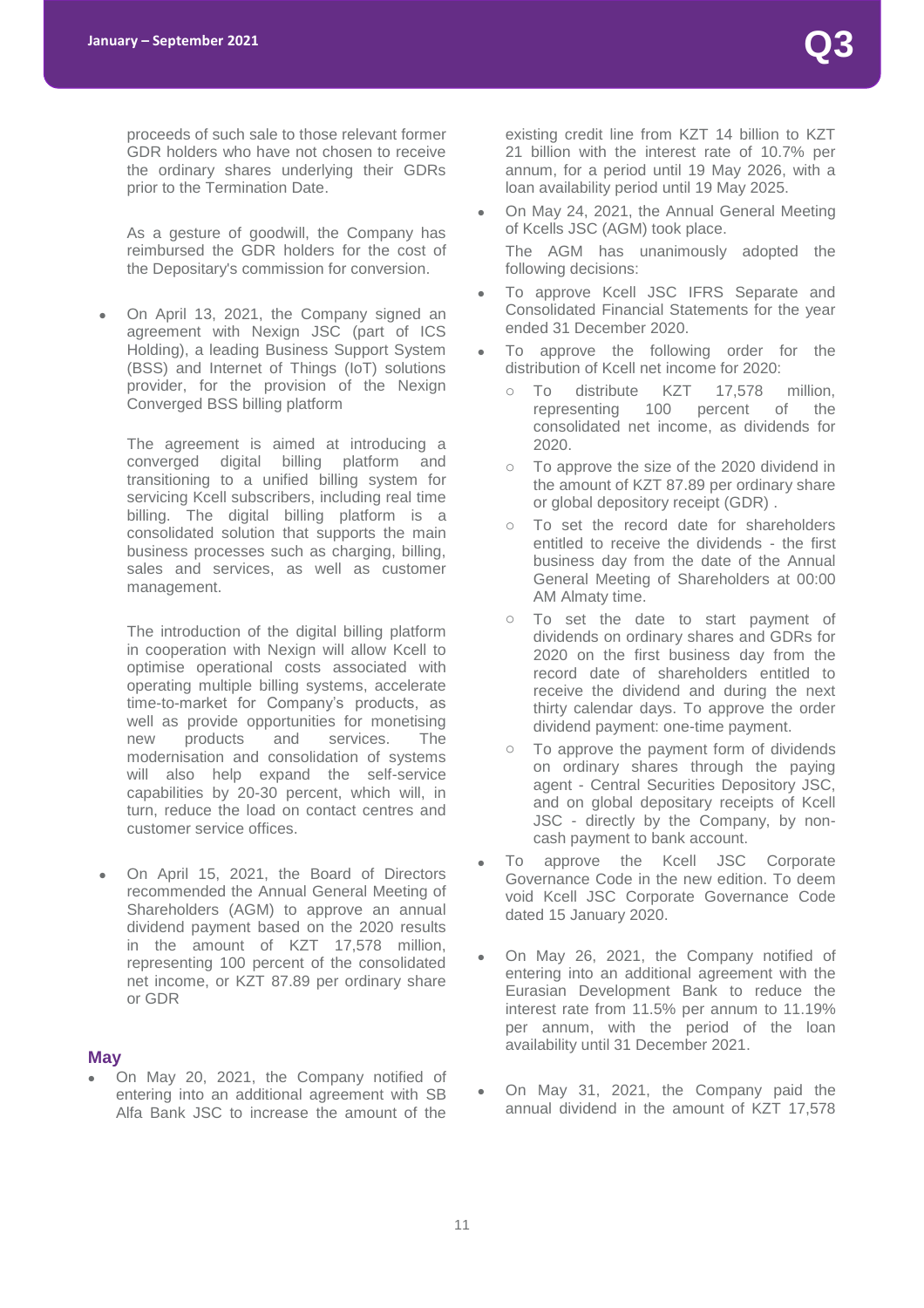million, or KZT 87.89 per ordinary share/GDR.

### **June**

- On June 3, 2021, the Company notified of entering into an additional agreement with SB Bank of China in Kazakhstan JSC to increase the amount of the credit line from KZT 11 billion to KZT 13 billion, with an interest rate of 10.3% per annum and the term and period of loan availability until 1 June 2024.
- On June 14, 2021, GDRs were delisted from LSE and AIX.

### **August**

 On August 4, 2021, the Board of Directors of Kcell adopted the decision to accept the termination of the employment agreement of Alexey Bobrov, member of the Management Board, Chief Financial Officer, effective from August 20, 2021 at the initiative of the employee.

The new composition of the Management Board of Kcell JSC:

- o Yuri Kharlamov Chairman of the Management Board, Chief Executive Officer;
- o Askar Yesserkegenov member of the Management Board, Chief Technical Officer;
- o Sevil Gassanova member of the Management Board, Chief Legal Officer;
- o Maria Averchenko member of the Management Board, Chief Commercial Officer;
- The Extraordinary General Meeting of Shareholders of Kcell was held on September 23, 2021, at 11.00 at the following address: 51, Alimzhanov street, Almaty (EGM).

### The EGM agenda:

- Determination of the quantitative composition and term of the office for Kcell JSC Counting commission and election of its members.
- On amendments to Kcell JSC Charter.

The EGM unanimously adopted the following decisions:

- 1. To determine the following composition of Kcell JSC Counting Commission with the term of office until 1 September 2022, including the following employees of Kcell JSC:
	- Shol Irina Vladimirovna- Chairwoman of the Counting Commission;
	- o Timurziyeva Aza Nazhmudinovna;
	- o Bratenkova Diana Alexandrovna;
	- o Logdanidi Yelena Yevstafievna.
- 2.1. To amend the Charter of Kcell JSC as provided in the Exhibit to the EGM Minutes #19 dated 23 September 2021.
- 2.2. To authorize Yuri Kharlamov, the Chairman of Kcell JSC Management Board:

1) to sign the amendments to Kcell JSC Charter of on behalf of shareholders;

2) to ensure that all the necessary actions are taken in the judicial bodies of the Republic of Kazakhstan in connection with introduction of amendments to the Charter of Kcell JSC, with the right to delegate granted authorities to other persons.

 On September 24, 2021, Rashit Makhat and Vladimir Popov, members of the Board of Directors, Independent Directors, notified the Company about their intention to resign from the Company's Board of Directors from 21 September 2021.

The acting Members of the Kcell Board of Directors are:

- o Alexey Buyanov Chairman, Independent Director;
- o Dinara Inkarbekova Independent Director;
- o Jere Calmes Independent Director;
- o Kuanyshbek Yessekeyev a representative of shareholder Kazakhtelecom JSC;
- o Serik Saudabayev a representative of shareholder Kazakhtelecom JSC;
- o Timur Khudaiberdiyev a representative of shareholder Kazakhtelecom JSC;
- o Timur Turlov a representative of shareholder Freedom Finance JSC.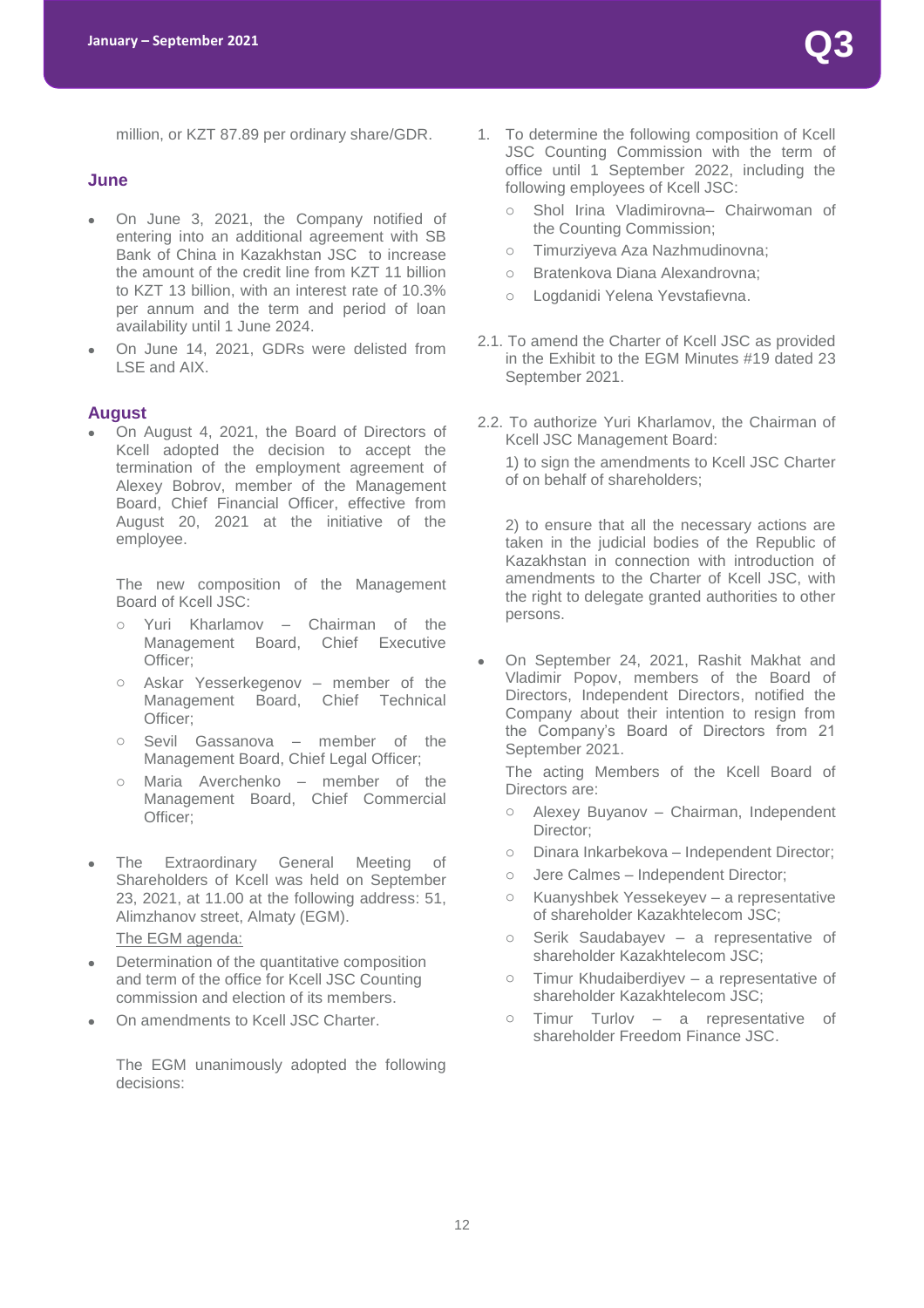### **Significant events following the end of the reporting period**

- On October 5, 2021, Company notified of the changes in the composition of shareholdersof Kcell JSC:
- 1) Kazakhtelecom JSC owns 51% of Kcell JSC shares
- 2) Pioneer Technologies S.A.R.L owns 14,87% of Kcell JSC shares
- 3) First Heartland Jusan Bank JSC owns

9,08% of Kcell JSC shares

4) Unified Accumulative Pension Fund JSC – owns 7,06% of Kcell JSC shares.

Date of change in the composition of shareholders owning 5 or more percent of the issuer's voting shares (the date of registration of changes in the register of holders of securities) is the 4th of October 2021.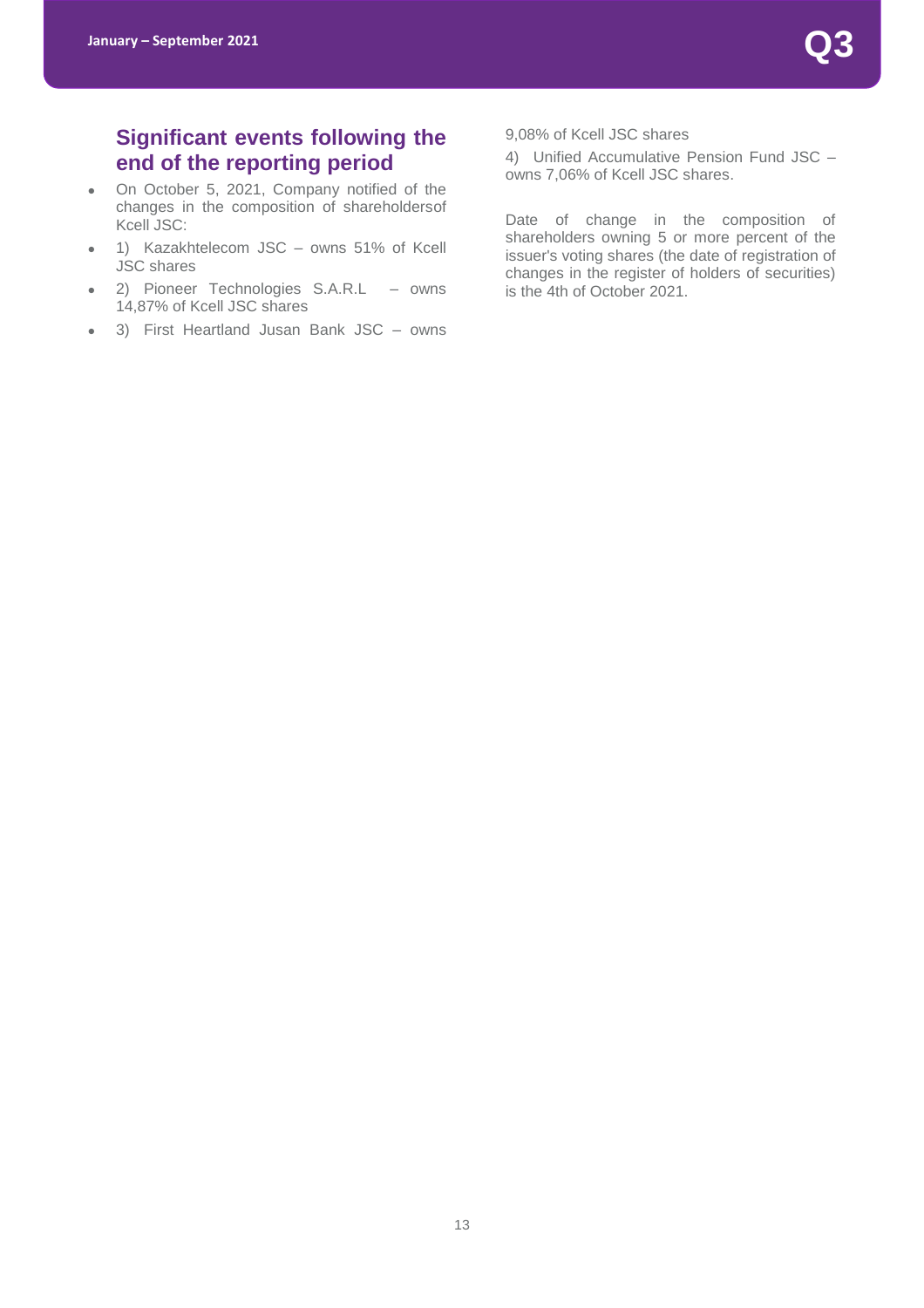Financial statements (IAS) for January-September 2021 will be available on the Kcell website after November 15, 2021.

**The information was submitted for publication on October 29, 2021.**

### **Definitions**

**EBITDA:** Earnings Before Interest, Tax, Depreciation and Amortization. Equals operating income before depreciation, amortization and impairment losses and before income from associated companies

**CAPEX:** Capital expenditures for property, plant and equipment as well as software and licenses including investments in tangible and intangible non-current assets, but excluding goodwill and fair value adjustments recognized in acquisitions, and excluding the recording of assets retirement obligations.

**IFRS 16 Leases:** introduces a comprehensive model for the identification of lease arrangements and accounting treatments for both lessors and lessees. IFRS 16 will supersede the current lease guidance including IAS 17 Leases and the related interpretations when it becomes effective.

IFRS 16 distinguishes leases and service contracts on the basis of whether an identified asset is controlled by a customer. Distinctions of operating leases (off balance sheet) and finance leases (on balance sheet) are removed for lessee accounting, and is replaced by a model where a right-of-use asset and a corresponding liability have to be recognised for all leases by lessees (i.e. all on balance sheet) except for short-term leases and leases of low value assets.

The amortization of the right-of-use asset and the accumulation of interest on a financial liability replace lease payments recognized as rental expenses in profit or loss.

 **Free cash flow:** cash flow from operating activities less cash CAPEX.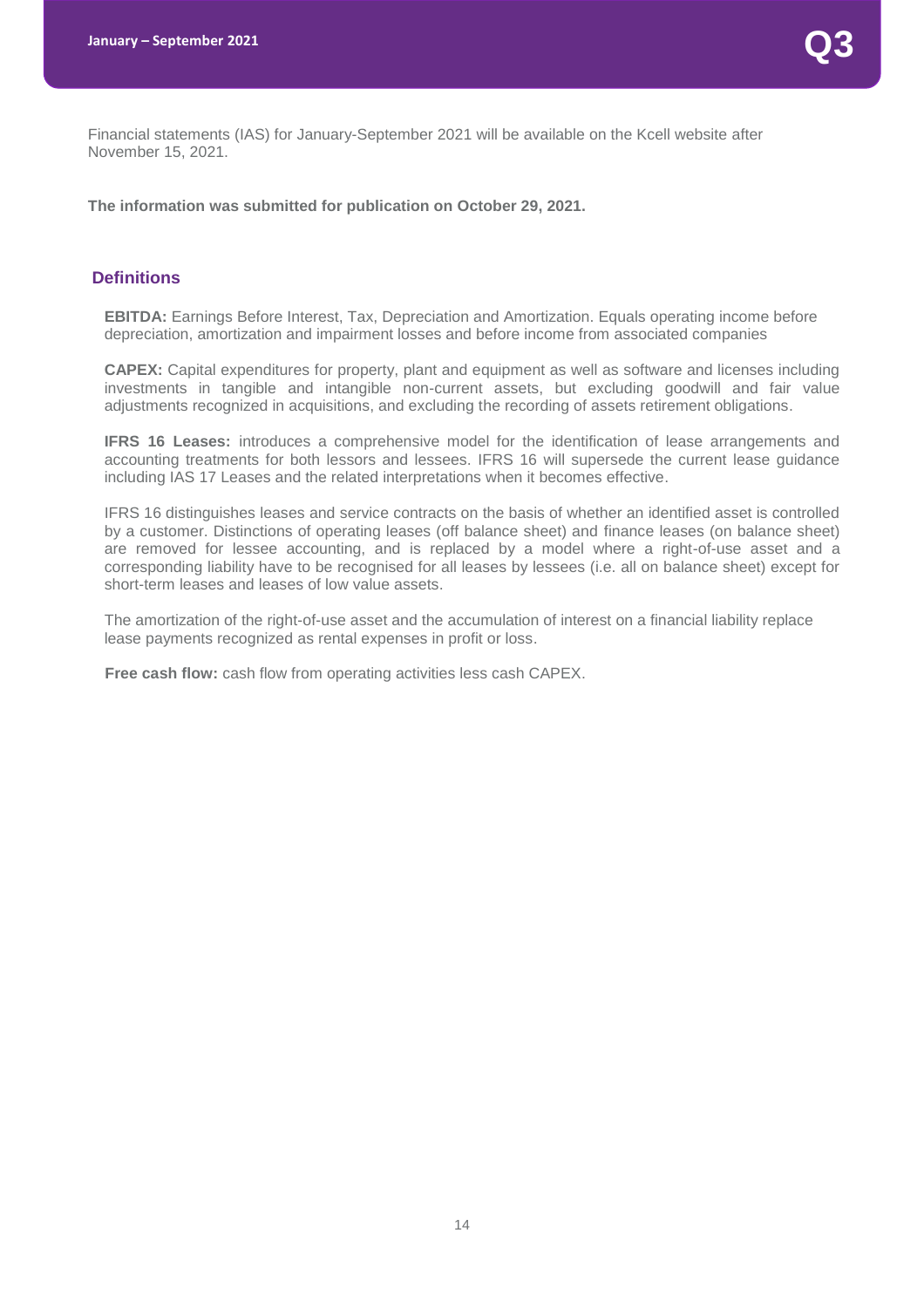# **Condensed Consolidated Statements of Comprehensive Income**

| <b>KZT</b> in millions, except per share<br>data,   |         |         |            |         |         |            |
|-----------------------------------------------------|---------|---------|------------|---------|---------|------------|
| number of shares and changes                        | Q3 2021 | Q3 2020 | Chg $(\%)$ | 9m 2021 | 9m 2020 | Chg $(\%)$ |
| <b>Revenues</b>                                     | 50 245  | 46 828  | 7.3        | 140 408 | 125 516 | 11.9       |
| Cost of sales                                       | (32681) | (30664) | 6.6        | (91860) | (85749) | 7.1        |
| <b>Gross profit</b>                                 | 17 5 64 | 16 164  | 8.7        | 48 548  | 39 767  | 22.1       |
| Selling and marketing expenses                      | (749)   | (356)   | 110.2      | (1542)  | (1418)  | 8.8        |
| General and administrative expenses                 | (3690)  | (2451)  | 50.6       | (10619) | (7141)  | 48.7       |
| Reversal of tax and related fine                    |         | 36      |            | 683     | 538     | 26.9       |
| Impairment of assets                                | (313)   | (1309)  | (76.1)     | (943)   | (3043)  | (69.0)     |
| Other operating income and expenses,<br>net         | 62      |         |            | 800     |         |            |
| <b>Operating income</b>                             | 12 874  | 12 085  | 6.5        | 36 927  | 28 704  | 28.6       |
|                                                     |         |         |            |         |         |            |
| Other income and expenses, net                      | 56      | 13      | 330.8      | 174     | 576     | (69.8)     |
| Finance income and expenses, net                    | (1526)  | (2359)  | (35.3)     | (5709)  | (7175)  | (20.4)     |
| Net forex gain/loss, net                            | (91)    | 1 0 0 7 | (109.0)    | 117     | 1 173   | (90.0)     |
| Profit/loss before income tax                       | 11 313  | 10746   | 5.3        | 31 509  | 23 278  | 35.4       |
| Income tax expense                                  | (1987)  | (1622)  | 22.5       | (6556)  | (5616)  | 16.7       |
| <b>Net income</b>                                   | 9 3 2 6 | 9 1 2 4 | 2.2        | 24 953  | 17 662  | 41.3       |
| Other comprehensive income                          |         |         |            |         |         |            |
| <b>Total comprehensive income</b>                   | 9 3 2 6 | 9 1 2 4 | 2.2        | 24 953  | 17 662  | 41.3       |
| Earnings per share (KZT), basic and<br>diluted      | 46,6    | 45,6    | 2.2        | 124,8   | 88,3    | 41.3       |
| Number of shares (thousands)                        |         |         |            |         |         |            |
| Outstanding at period-end                           | 200 000 | 200 000 |            | 200 000 | 200 000 |            |
| Weighted average, basic and diluted                 | 200 000 | 200 000 |            | 200 000 | 200 000 |            |
| <b>EBITDA</b>                                       | 20 658  | 19 983  | 3.4        | 60 146  | 52 164  | 15.3       |
| <b>EBITDA excl. non-recurring items</b>             | 20 658  | 20 509  | 0.7        | 59 463  | 52 878  | $12.5$     |
| Depreciation, amortization and<br>impairment losses | (7728)  | (7885)  | (2.0)      | (23045) | (22884) | 0.7        |
| Operating income excl. non-recurring<br>items       | 12 874  | 12 611  | 2.1        | 36 244  | 29 4 18 | 23.2       |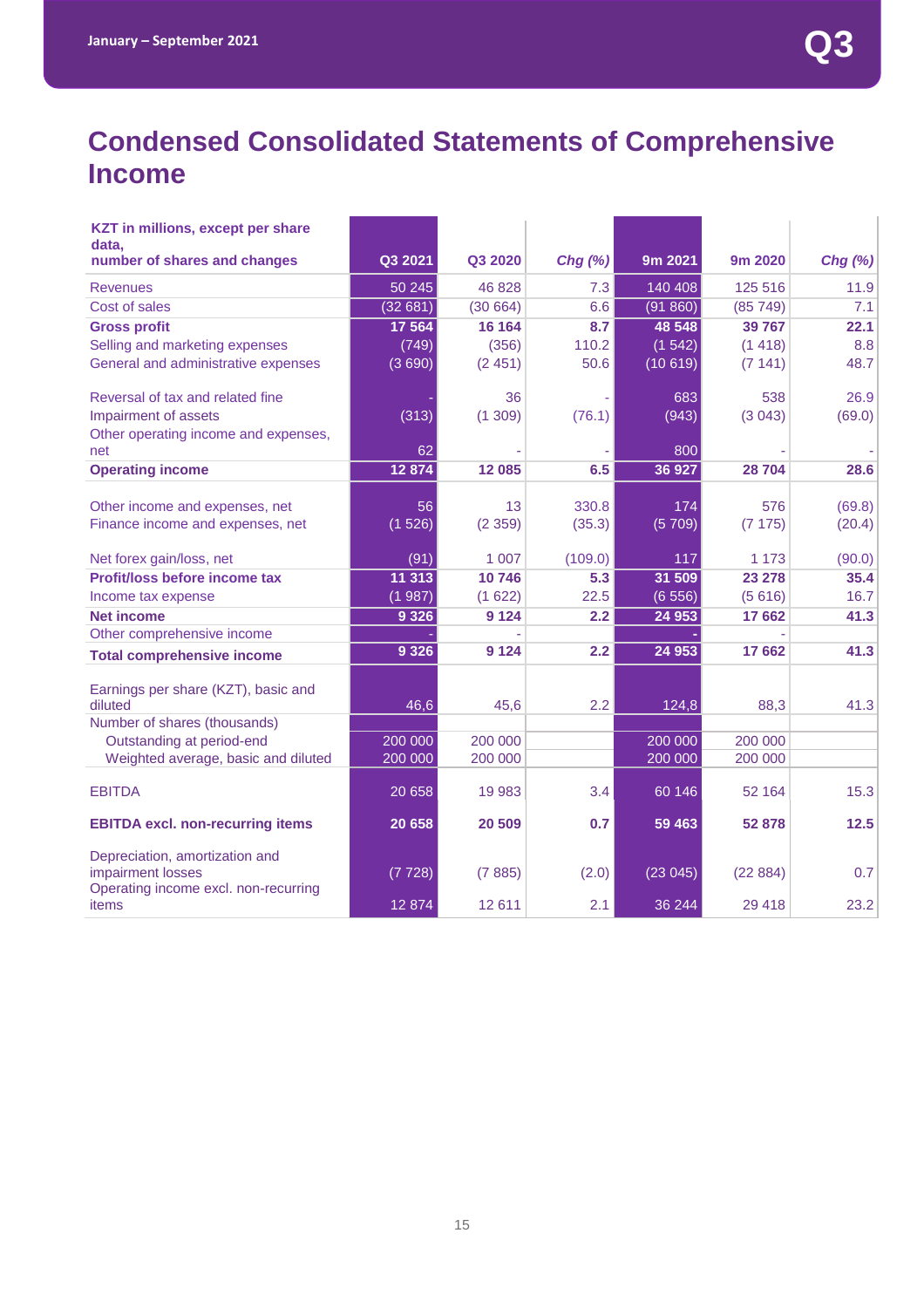# **Condensed Consolidated Statement of Financial Position**

| <b>KZT</b> in millions                                      | 30 Sep 2021 | 31 Dec 2020 |
|-------------------------------------------------------------|-------------|-------------|
| <b>Assets</b>                                               |             |             |
| Intangible assets                                           | 34 175      | 39 730      |
| Property, plant and equipment                               | 75 291      | 78 109      |
| Advances paid for non-current assets                        | 825         | 293         |
| Right to use assets                                         | 18 067      | 20 804      |
| Other non-current assets                                    | 459         | 185         |
| Deferred tax assets                                         | 2678        | 1 9 3 7     |
| Long-term receivables                                       | 2 9 2 6     | 2 4 2 1     |
| <b>Total non-current assets</b>                             | 134 421     | 143 479     |
| Inventories                                                 | 5 4 3 2     | 9 3 6 2     |
| Trade and other receivables                                 | 17412       | 17823       |
| Other current financial assets                              | 994         | 245         |
| Other current assets                                        | 2 1 7 0     | 3876        |
| Cash and cash equivalents                                   | 21 487      | 23 023      |
| Investments held for maturity Investments held for maturity | 26 893      | 18 923      |
| <b>Total current assets</b>                                 | 74 388      | 73 252      |
| <b>Total assets</b>                                         | 208 809     | 216 731     |
| <b>Equity and liabilities</b>                               |             |             |
| Share capital                                               | 33 800      | 33 800      |
| <b>Retained earnings</b>                                    | 55 658      | 48 283      |
| Total equity attributable to owners of the parent company   | 89 458      | 82 083      |
| Long-term borrowings                                        | 60 212      | 49 933      |
| Long-term lease liabilities                                 | 16 397      | 19 447      |
| Other long-term liabilities                                 | 4 1 2 1     | 4 0 0 7     |
| <b>Financial guarantees</b>                                 |             | 563         |
| <b>Total non-current liabilities</b>                        | 80 730      | 73 950      |
| Short-term borrowings                                       | 845         | 23 3 54     |
| Trade payables and other current liabilities                | 22 094      | 30 546      |
| <b>Financial guarantees</b>                                 | 380         |             |
| Short-term lease liabilities                                | 4795        | 4 2 1 9     |
| <b>Contractual liabilities</b>                              | 2 2 9 7     | 1978        |
| Other taxes payable                                         | 5 3 0 5     | 601         |
| Income tax payable                                          | 2 9 0 5     |             |
| <b>Total current liabilities</b>                            | 38 621      | 60 698      |
| <b>Total equity and liabilities</b>                         | 208 809     | 216 731     |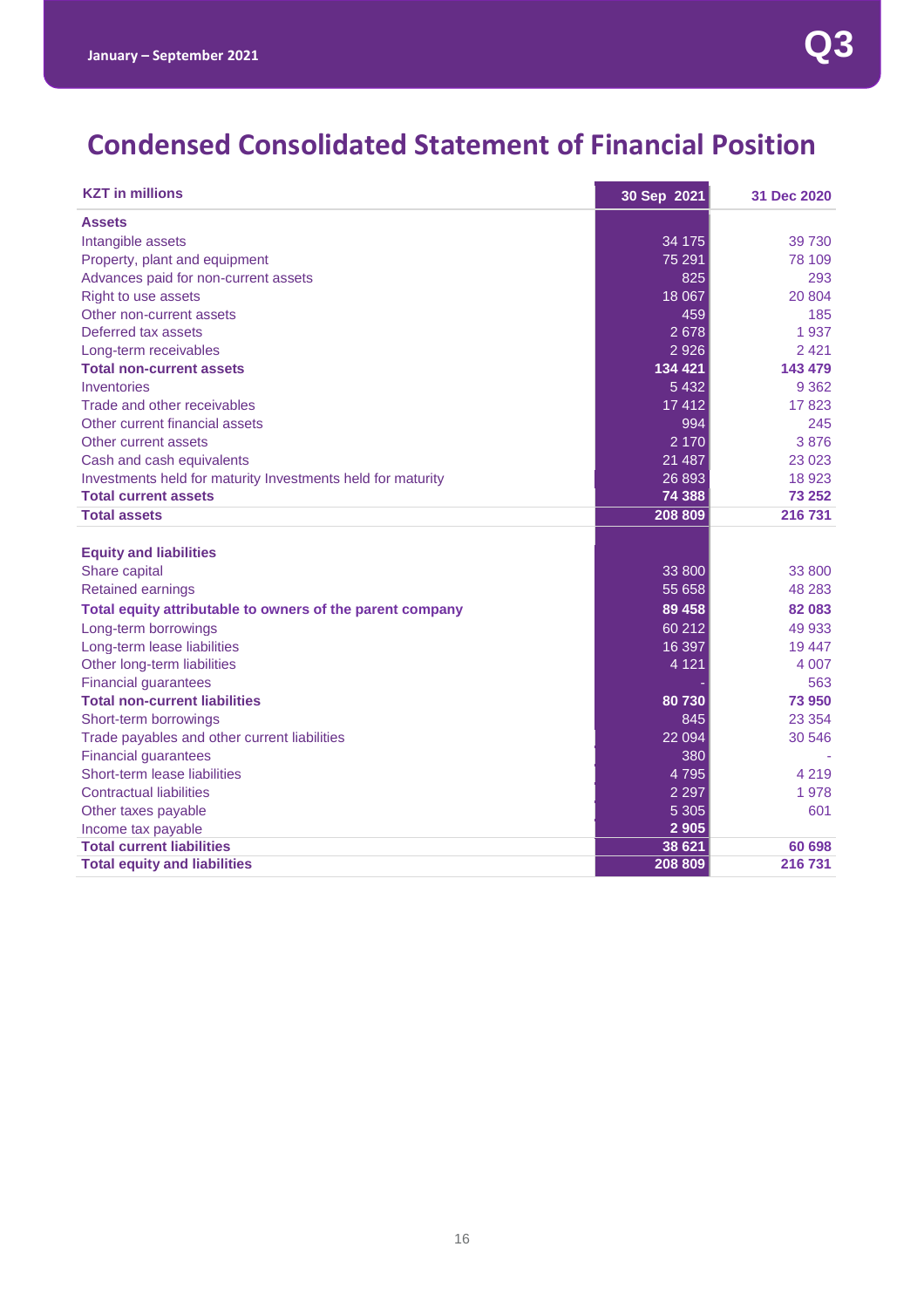# **Condensed Consolidated Statement of Cash Flows**

| <b>KZT</b> in millions                     | Q3 2021   | Q3 2020 | 9m 2021 | 9m 2020 |
|--------------------------------------------|-----------|---------|---------|---------|
|                                            |           |         |         |         |
| Cash flow before change in working capital | 20 956    | 21,244  | 60 279  | 54 778  |
| Change in working capital                  | (2902)    | (10323) | (1610)  | (16994) |
| <b>Cash flow from operating activities</b> | 18 054    | 10 921  | 58 669  | 37 784  |
| Cash CAPEX                                 | (621)     | (2780)  | (19622) | (14879) |
| <b>Free cash flow</b>                      | 17 433    | 8 1 4 1 | 39 047  | 22 905  |
| Proceeds from financial assets (net)       | (16, 912) | 4 5 1 7 | (8 200) | (12668) |
| <b>Cash flow from financing activities</b> | (1 099)   | (4577)  | (32513) | (908)   |
| Cash flow for the period                   | (578)     | 8 0 8 1 | (1666)  | 9 3 2 9 |
| Cash and cash equivalents, opening balance | 22 152    | 10 191  | 23 0 23 | 8825    |
| Cash flow for the period                   | (578)     | 8 0 8 1 | (1666)  | 9 3 2 9 |
|                                            | (87)      | 608     | 130     | 726     |
| Exchange rate difference                   |           |         |         |         |
| Cash and cash equivalents, closing balance | 21 487    | 18880   | 21 487  | 18880   |

# **Condensed Consolidated Statement of Changes in Equity**

|                            | 9m 2021                 |                      |                 | 9m 2020                 |                         |                        |  |
|----------------------------|-------------------------|----------------------|-----------------|-------------------------|-------------------------|------------------------|--|
| <b>KZT</b> in millions     | <b>Share</b><br>capital | Retained<br>earnings | Total<br>equity | <b>Share</b><br>capital | <b>Share</b><br>capital | <b>Total</b><br>equity |  |
| Opening balance            | 33 800                  | 48 283               | 82 083          | 33 800                  | 37 510                  | 71 310                 |  |
| <b>Dividends</b>           | ÷                       | (17578)              | (17578)         | ٠                       | (9 000)                 | (9 000)                |  |
| Total comprehensive income | ÷                       | 24 953               | 24 953          | ٠                       | 17 662                  | 17 662                 |  |
| <b>Closing balance</b>     | 33 800                  | 55 658               | 89 458          | 33 800                  | 46 172                  | 79 972                 |  |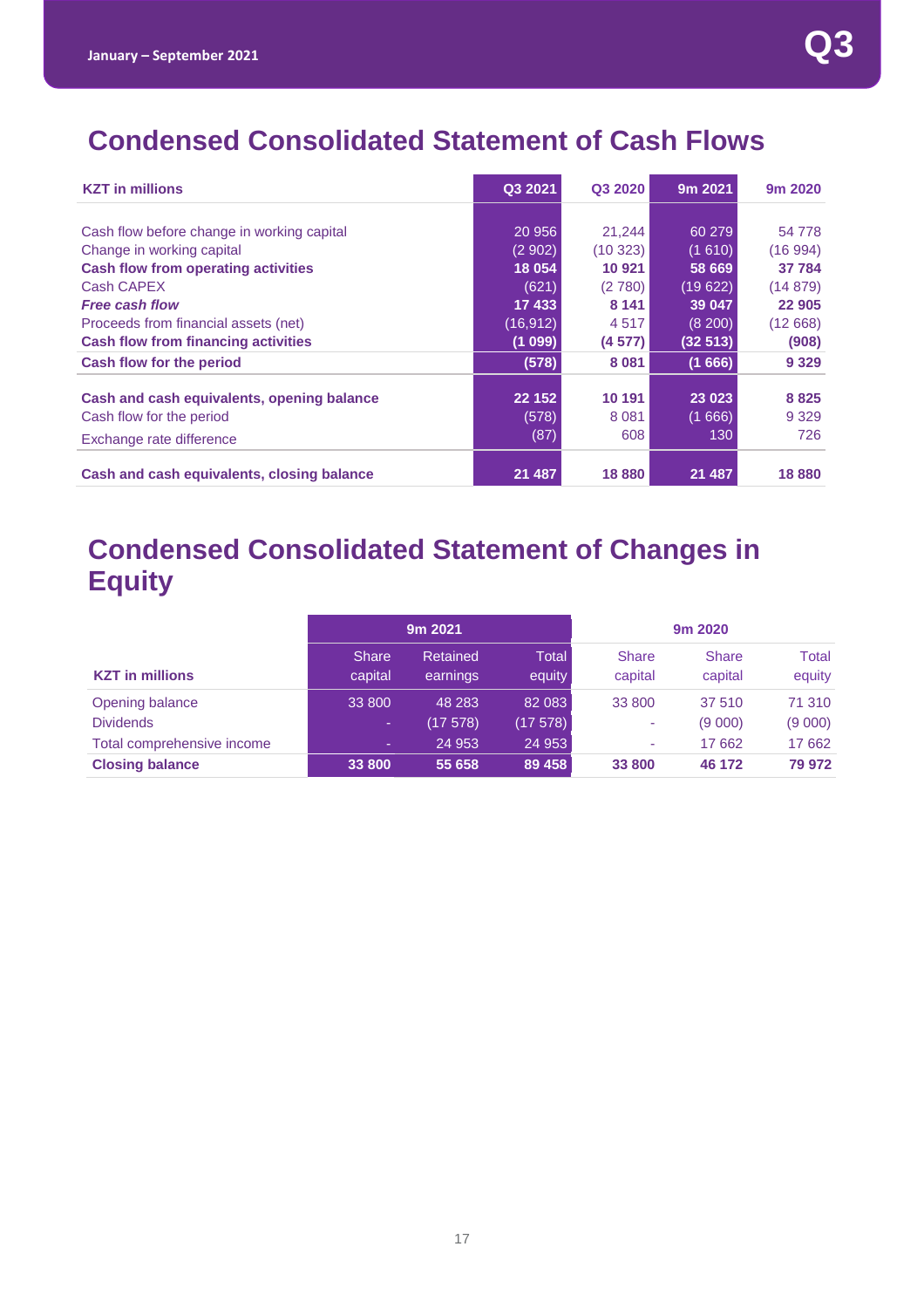#### **Basis of preparation**

The interim condensed consolidated financial statements for the three and nine months ended 30 September 2021 have been prepared in accordance with IAS 34 Interim Financial Reporting.

The interim condensed consolidated financial statements do not include all the information and disclosures required in the annual financial statements, and should be read in conjunction with the Company's annual consolidated financial statements as at 31 December 2020 and for the year then ended.

All amounts in this report are presented in KZT millions, unless otherwise stated. Rounding differences may occur.

| <b>Non-recurring items</b> |         |         |        |         |
|----------------------------|---------|---------|--------|---------|
| <b>KZT</b> in millions     | Q3 2021 | Q3 2020 | 9m2021 | 9m 2020 |
| <b>Within EBITDA</b>       |         |         |        |         |
| Non-recurring items        |         | 526     | (683)  | 714     |
| <b>Total</b>               |         | 526     | (683)  | 714     |

### **Investments**

| <b>KZT</b> in millions        | Q3 2021 | Q3 2020   | 9m 2021 | 9m 2020 |
|-------------------------------|---------|-----------|---------|---------|
| <b>CAPEX</b>                  |         |           |         |         |
| Intangible assets             | 1 594   | 1 3 6 5 1 | 2413    | 2665    |
| Property, plant and equipment | 5143    | 2 157     | 9010    | 4 5 2 6 |
| Total                         | 6737    | 3522      | 11 4 23 | 7 191   |

### **Related party transactions**

During the nine months ended 30 September 2021, Kcell purchased services for KZT 19 604 million and sold services for a value of KZT 10 714 million. Related parties in these transactions were mainly Kazakhtelecom JSC and its group entities.

### **Net debt\***

| <b>KZT</b> in millions                                                            | 30 Sep<br>2021      | 31 Dec<br>2020    |
|-----------------------------------------------------------------------------------|---------------------|-------------------|
| Long-term and short-term borrowings<br>Less short-term investments, cash and bank | 61 057<br>(48, 380) | 72 288<br>(41946) |
| Net debt <sup>*</sup>                                                             | 12 677              | 31 341            |

*\* excluding lease liabilities under IFRS 16*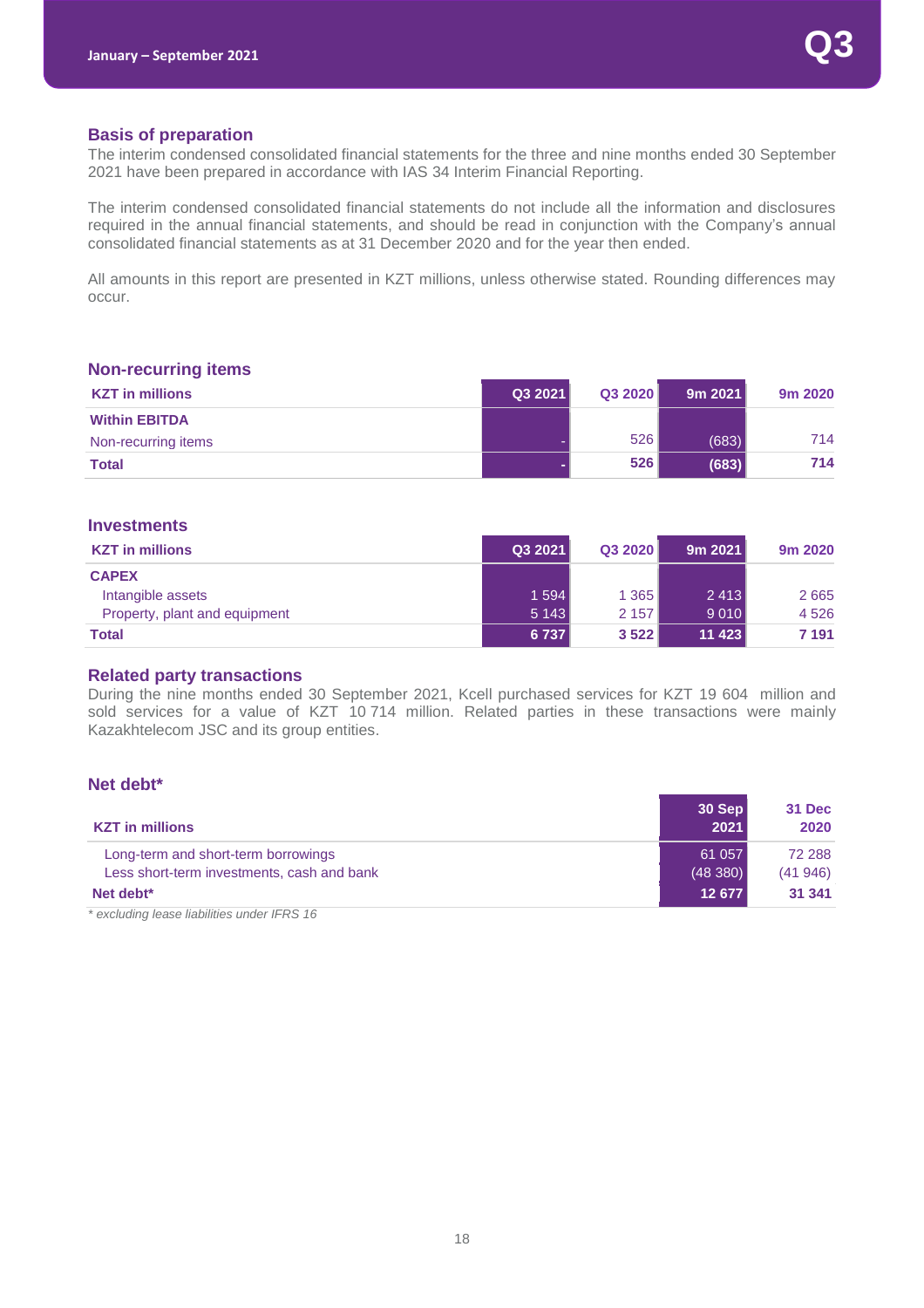### **Financial key ratios**

|                                                     | <b>30 Sep</b><br>2021 | 31 Dec<br>2020 |
|-----------------------------------------------------|-----------------------|----------------|
| Return on equity (%, rolling 12 months)             | 29.0                  | 21.4           |
| Return on capital employed (%, rolling 12 months)   | 23.9                  | 21.8           |
| Equity/assets ratio (%)                             | 42.8                  | 37.9           |
| Net debt/equity ratio (%)                           | 14.2                  | 61.2           |
| Net debt/EBITDA rate (multiple, rolling 12 months)* | 0.2                   | $0.4^{\circ}$  |
| Owners' equity per share (KZT)                      | 447.3                 | 410.4          |

*\* Including short-term investments and excluding lease liabilities under IFRS 16*

### **Operational data**

| $5001$ att $511$ ar aata               |         |         |                   |         |         |            |
|----------------------------------------|---------|---------|-------------------|---------|---------|------------|
|                                        | Q3 2021 | Q3 2020 | $Chg$ (%)         | 9m 2021 | 9m 2020 | $Chg$ $%$  |
| Subscribers, period-end<br>(thousands) | 7 9 5 7 | 8 0 4 0 | (1.0)             | 7957    | 8 0 4 0 | (1.0)      |
| Of which prepaid                       | 6983    | 7070    | (1.2)             | 6983    | 7070    | (1.2)      |
| MOU (min/month)                        | 216     | 240     | (10.0)            | 211     | 232     | (9.1)      |
| ARPU (KZT)                             | 1691    | 1 505   | 12.3              | 1586    | 1434    | 10.6       |
| Churn rate (%)                         | 23,1    | 29,5    | $(6.4 \text{nn})$ | 30,4    | 33,7    | $(3.3\pi)$ |
| Employees, period-end                  | 2 0 7 4 | 2 2 5 8 | (8.1)             | 2 0 7 4 | 2 2 5 8 | (8.1)      |